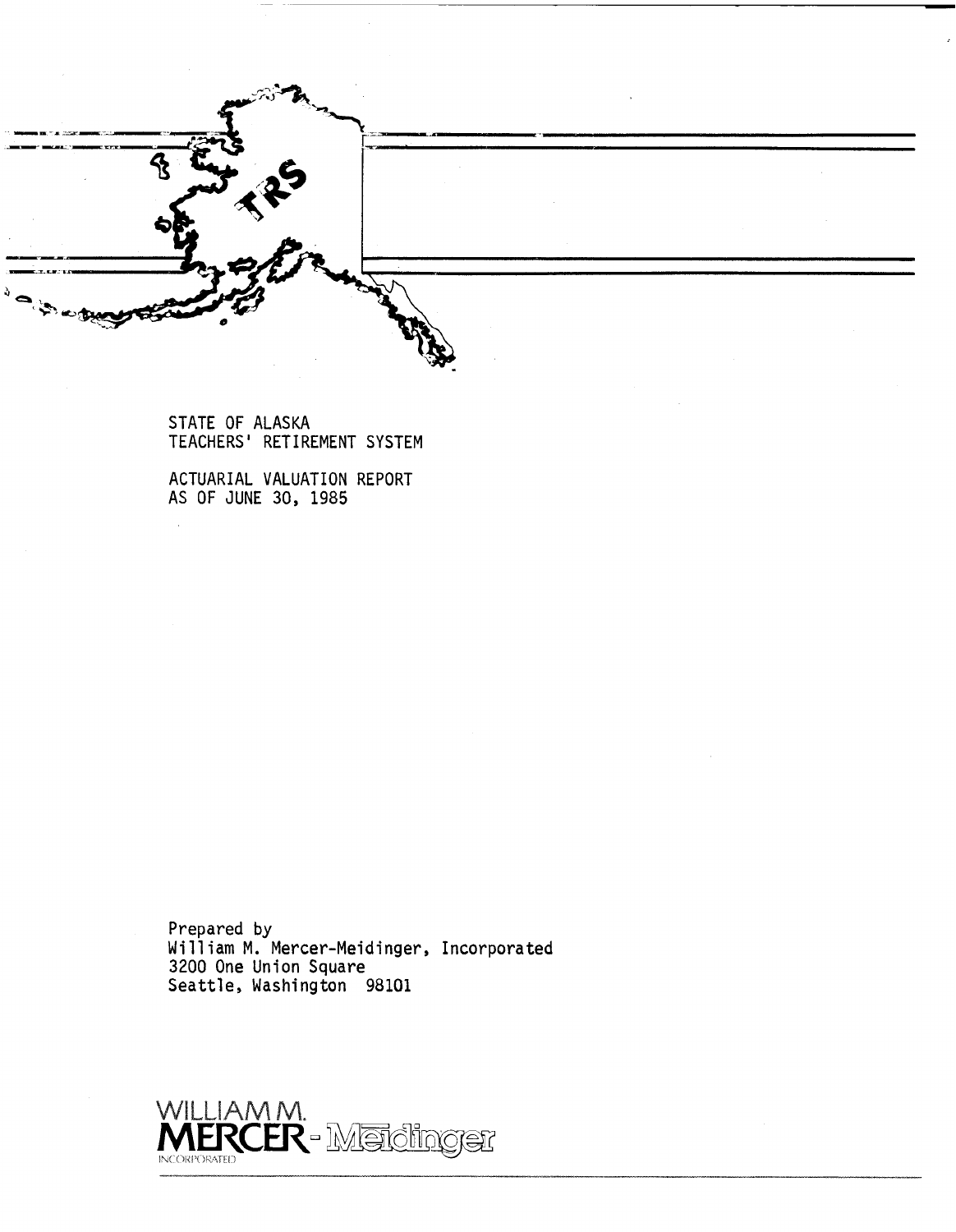# CONTENTS OF REPORT

 $\mathbf{I}$ 

 $\bar{\beta}$ 

| HIGHLIGHTS  |                                                                  | ı  |
|-------------|------------------------------------------------------------------|----|
|             |                                                                  | 3  |
|             | Section 1.1 - SUMMARY OF THE ALASKA TEACHERS'                    | 5  |
|             | RETIREMENT SYSTEM                                                | -6 |
|             | Section 1.2(a) - MISCELLANEOUS INFORMATION AS OF JUNE 30.        | 12 |
|             | Section $1.2(b)$ - DISTRIBUTIONS OF ACTIVE PARTICIPANTS $\ldots$ | 13 |
|             | Section 1.2(c) - STATISTICS ON ALL NEW RETIREES DURING           |    |
|             | THE YEAR ENDING JUNE 30                                          | 14 |
|             | Section 1.2(d) - STATISTICS ON ALL RETIREES AS OF JUNE 30        | 15 |
|             | Section 1.2(e) - DISTRIBUTIONS OF ANNUAL BENEFITS OF             |    |
|             | RETIRED PARTICIPANTS.                                            | 16 |
| Section 1.3 | - ACTUARIAL BASIS.                                               | 17 |
|             | TABLE 1 - EMPLOYEE TURNOVER ASSUMPTIONS                          | 19 |
|             | TABLE 2 - DISABILITY RATES.                                      | 20 |
|             | Section 2 - VALUATION RESULTS.                                   | 21 |
|             | Section 2.1(a) - ASSETS AT JUNE 30, 1985.                        | 22 |
|             | Section 2.1(b) - CHANGES IN NET ASSETS DURING FISCAL YEAR        |    |
|             | $1985. \ldots$ .                                                 | 23 |
|             | Section 2.1(c) - DEVELOPMENT OF VALUATION ASSETS AS OF           |    |
|             | JUNE 30, 1985                                                    | 24 |
| Section 2.2 | - ACTUARIAL PRESENT VALUES AT JUNE 30, 1985                      | 25 |
| Section 2.3 | - CALCULATION OF TOTAL CONTRIBUTION RATE                         |    |
|             | FOR FISCAL YEAR 1988                                             | 26 |
|             |                                                                  |    |

Page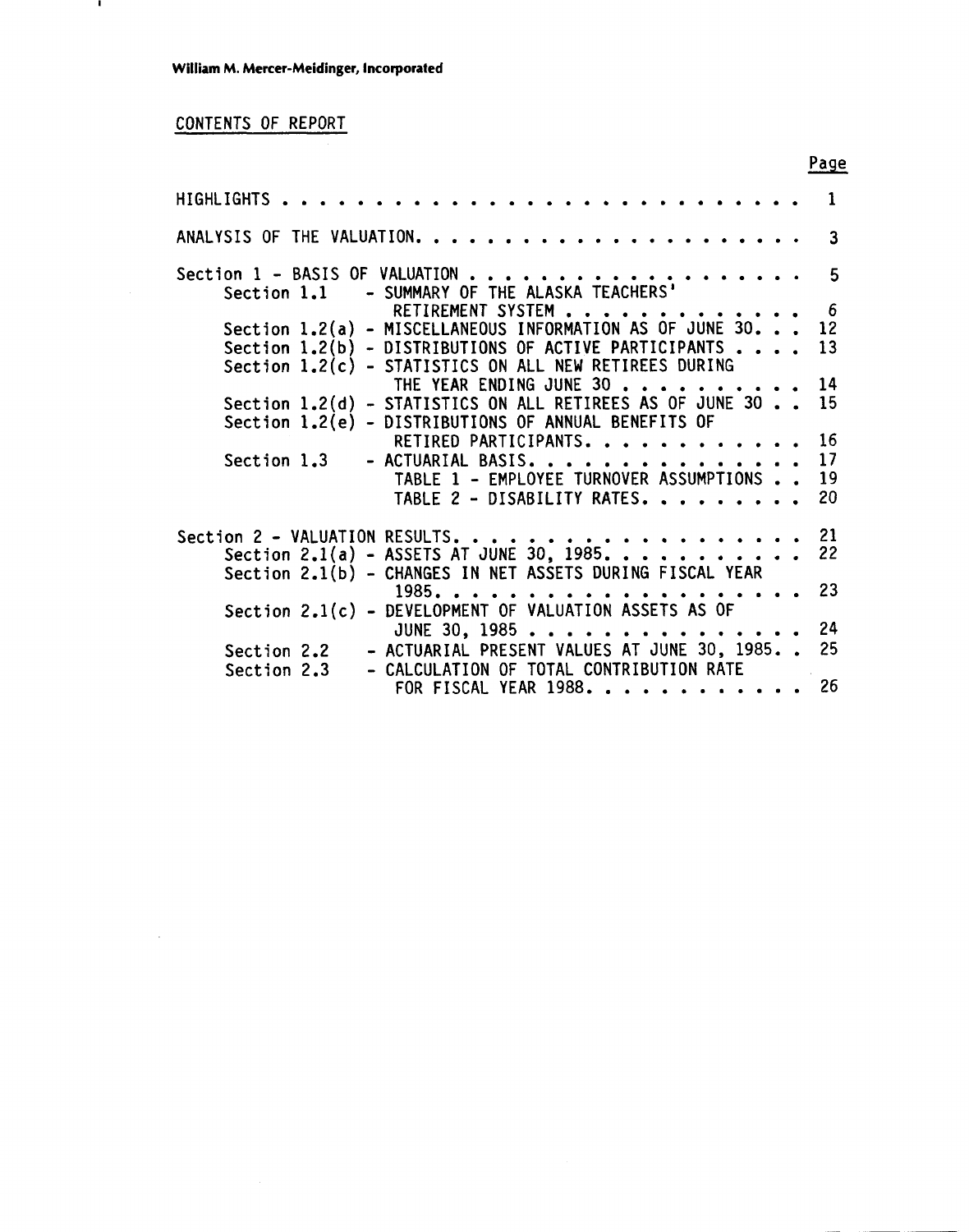### HIGHLIGHTS

This report has been prepared by William M. Mercer-Meidinger, Incorporated to:

- (1) present the results of a valuation of the Alaska Teachers' Retirement System as of June 30, 1985;
- (2) review experience under the plan for the year ended June 30, 1985;
- (3) determine the contribution rates for the State for each school district in the system;
- (4) provide reporting and disclosure information for financial statements, governmental agencies, and other interested parties.

The report is divided into two sections. Section 1 describes the basis of the valuation. It sumnarizes the plan provisions, provides information relating to the plan participants, and describes the funding methods and actuarial assumptions used in determining liabilities and costs.

Section 2 contains the results of the valuation. It includes the experience of the plan during the 1984-85 plan year, the current annual costs, and reporting and disclosure information.

The principle results are as follows:

|     | Funding Status as of June 30:                | 1984          | 1985           |
|-----|----------------------------------------------|---------------|----------------|
| (a) | Valuation Assets*                            | 674,382<br>\$ | \$833,617      |
| (b) | Present Value of<br>Accrued Benefits*        | 804,018       | 1,042,551      |
| (c) | Accrued Benefit Funding<br>Ratio (a) $/$ (b) | 83.9%         | 80.0% $(87.6)$ |
|     | Contributions for Fiscal Year                | 1987          | 1988           |
| (a) | Normal Cost                                  | 13.91%        | 11.62%         |
| (b) | Past Service Rate                            | 3.45%         | 5.06%          |
| (c) | Total Contribution Rate                      | 17.36%        | 16.68%         |

 $\overline{a}$ 

 $\overline{a}$ 

\* In thousands.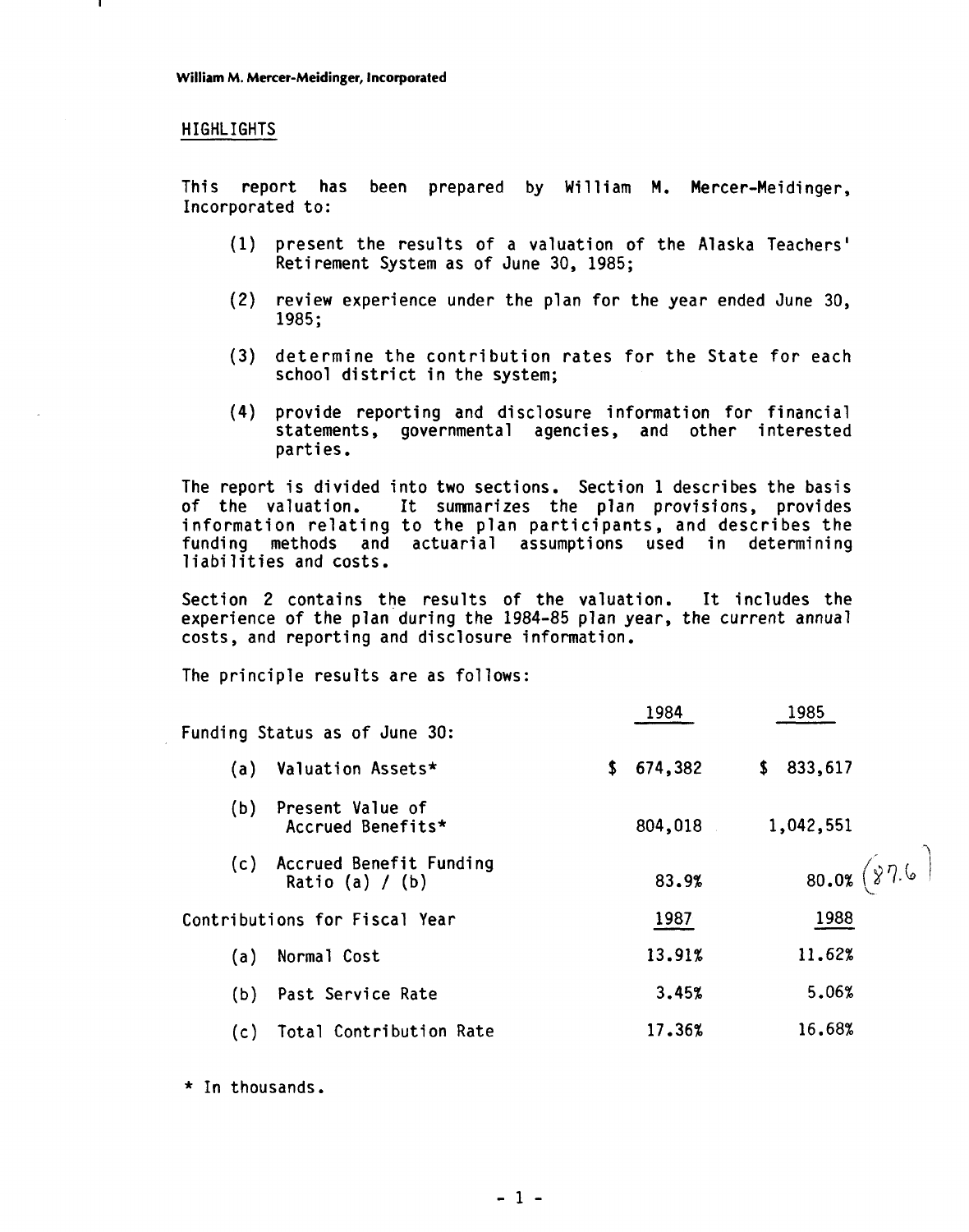In preparing this valuation, we have employed generally accepted actuarial methods and assumptions, in conjunction with employee data provided to us by the plan sponsor and financial information provided by the audited report from Peat, Marwick, Mitchell and Company, to determine a sound value for the plan liabilities. We believe that this etermine a sound value for the plan frabilities. We befieve that this Native and the method suggested for funding it are in fail comprisince<br>
Revenue Code, and all applicable regulations.<br>
Respectfully submitted,

Robert F. Richardson

Robert F. Richardson, ASA Principal

 $RFR/js$ 

March 17, 1986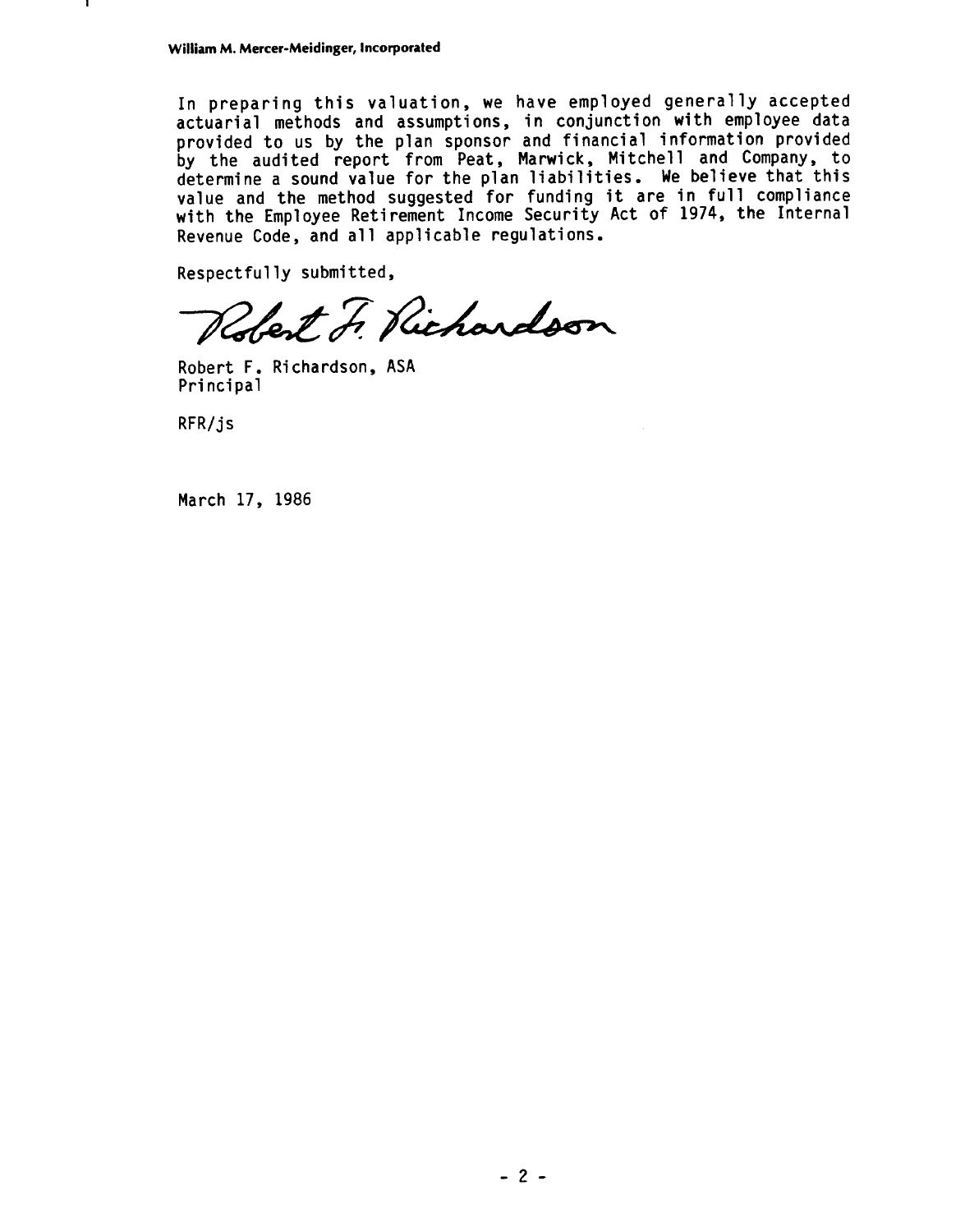### ANALYSIS OF THE VALUATION

### Actuarial Method and Assumptions

This actuarial report is the first to utilize the projected unit credit actuarial method. The actuarial assumptions remain unchanged since The Alaska statutes require that an experience analysis of the Systems' actuarial assumptions be performed at least every six years. Although changes have occurred since the last experience study, we still believe that the current actuarial assumptions are appropriate to determine liabilities and costs under the Teachers ' Reti rement System.

This change in funding method was made to conform to the accounting procedures which were adopted by the Governmental Accounting Standards Board (GASB) in December 1985. Under the prior actuarial funding method, the funding ratio would have been 87.6% while the total employer contribution rate would have been 17.14%.

### Investment Performance

During the 1985 fiscal year, the investment return rate, based upon During the 1985 fiscal year, the investment return rate, based upon<br>market values, was 21.44% . . . clearly the highest return rate since the inception of TRS. Based upon the three-year smoothing approach used to determine valuation assets, the return rate during fiscal year 1985 was 14.44%.

### Health Inflation

For the first time since retiree health coverage became a benefit in TRS, there has been a decrease in the monthly premium. As reported in last year's actuarial report, we had projected the FY86 premium to decrease to \$165 per month. The actual premium for the year decreased to only \$168.25. Consequently, there was a very small actuarial loss from this assumption.

### Salary Increases

The third most important factor affecting costs and liabilities under TRS is the impact of inflation on salary increases. For the second straight year, salary increases on an average were less than the actuarial assumption. As of June 30, 1985, the average annual salary was \$41,238 . . . an increase of only 4.6% over the prior year.

Accordingly, there were actuarial gains from less-than-anticipated salary increases which contributed, along with the excellent investment performance, to the decrease in contribution rates.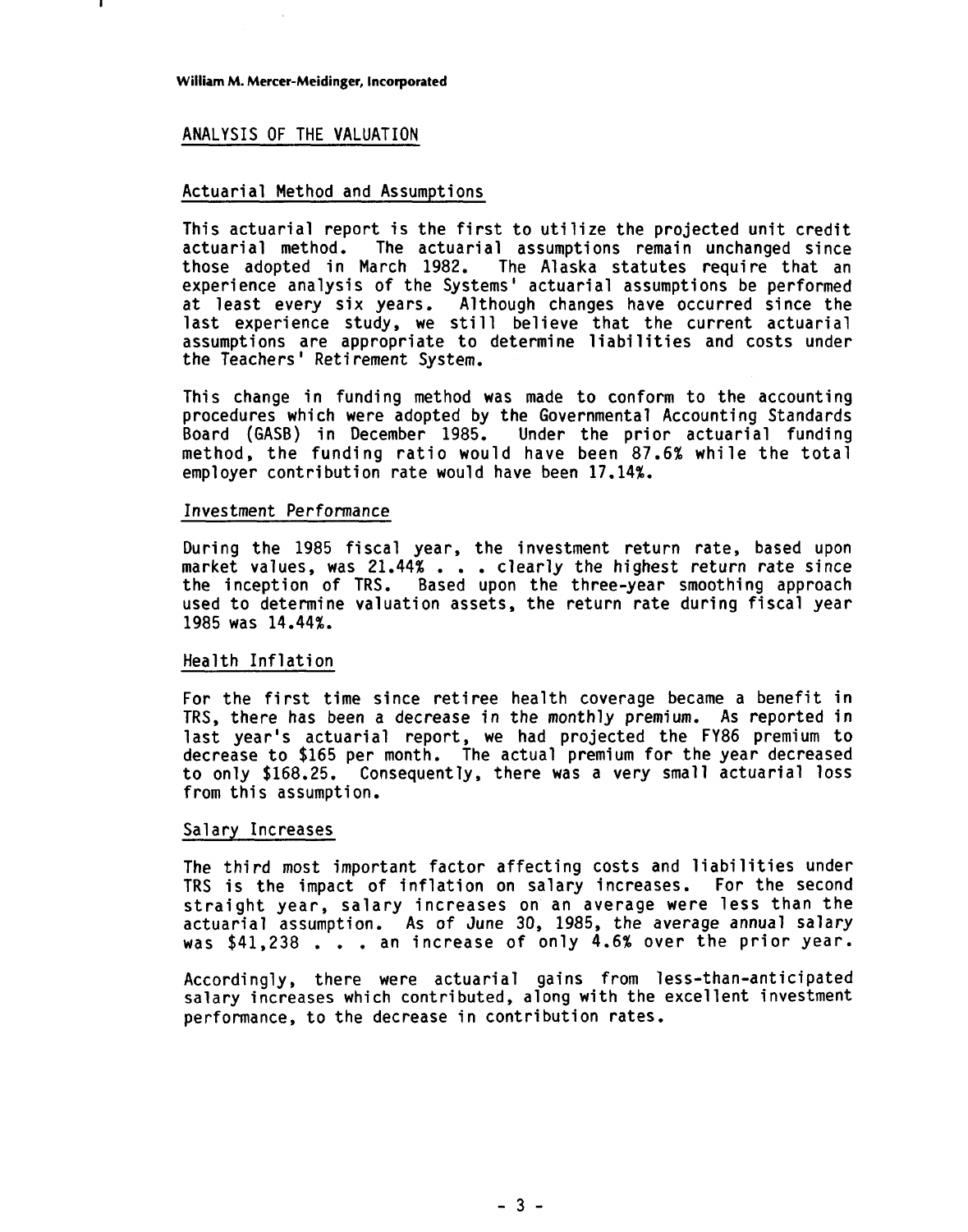### Membership Statistics

During the 8 1/2 year period from January 1, 1977 to June 30, 1985, there has been a steady trend upward in the average age, with average annual increases of **-33** years. The age of the average teacher is now 40.04. This phenomenon continues to put upward pressure on costs and liabilities . . . thus dampening the beneficial affects of actuarial gains from investment and salary increases. Average credited service has held steady at just over 9.5 years.

### Reti ree Statistics

There was a large increase in the number of new retirees during FY85, with 289 new benefit recipients added to the pension rolls. Average age at retirement increased slightly for the second year in a row, The average monthly retirement check for new retirees now exceeds \$2,000.

### Conclusions

Primarily due to the excellent investment performance during FY85, the total contribution rate decreased. Cost containment measures in the retiree health program, as well as a general slowing of medical inflation, both contributed to a smaller actuarial loss from health inflation than we have witnessed in several years. The change in actuarial funding methods led to a decrease in both the funding ratio and the employer contribution rate,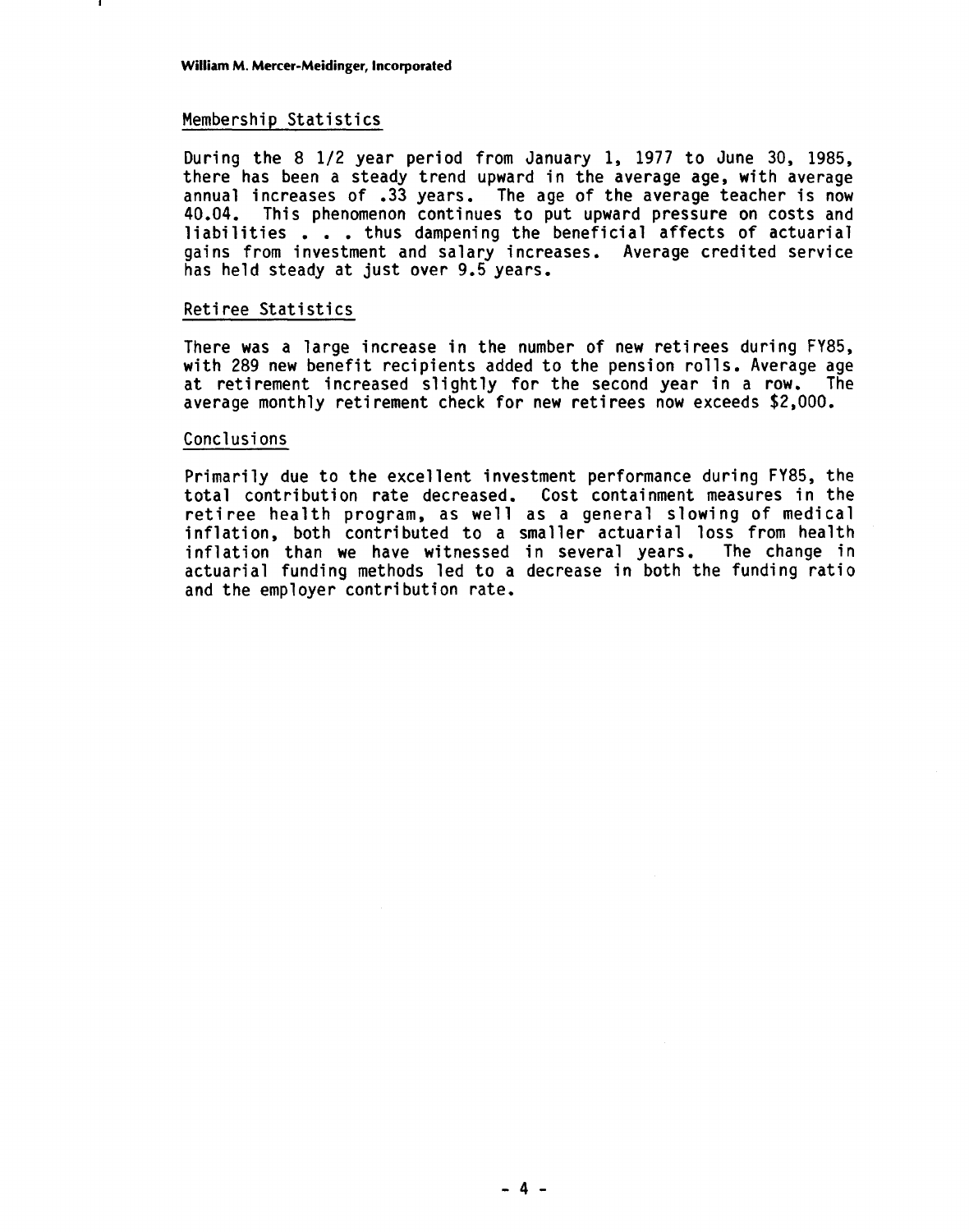Section 1 BASIS OF THE VALUATION

In this section, the basis of the valuation is presented and described. This information--the provisions of the plan and the census of participants--is the foundation of the valuation, since these are the present facts upon which benefit payments will depend,

A summary of plan provisions is provided in Section 1.1 and participant census information is shown in Section 1.2.

The valuation is based upon the premise that the plan will continue in existence, so that future events must also be considered. These future events are assumed to occur in accordance with the actuarial assumptions and concern such events as the earnings of the fund, the number of participants who will retire, die, terminate their services, their ages at such termination and their expected benefits.

The actuarial assumptions and the actuarial cost method, or funding method, which have been adopted to guide the sponsor in funding the plan in a reasonable and acceptable manner, are described in Section 1.3,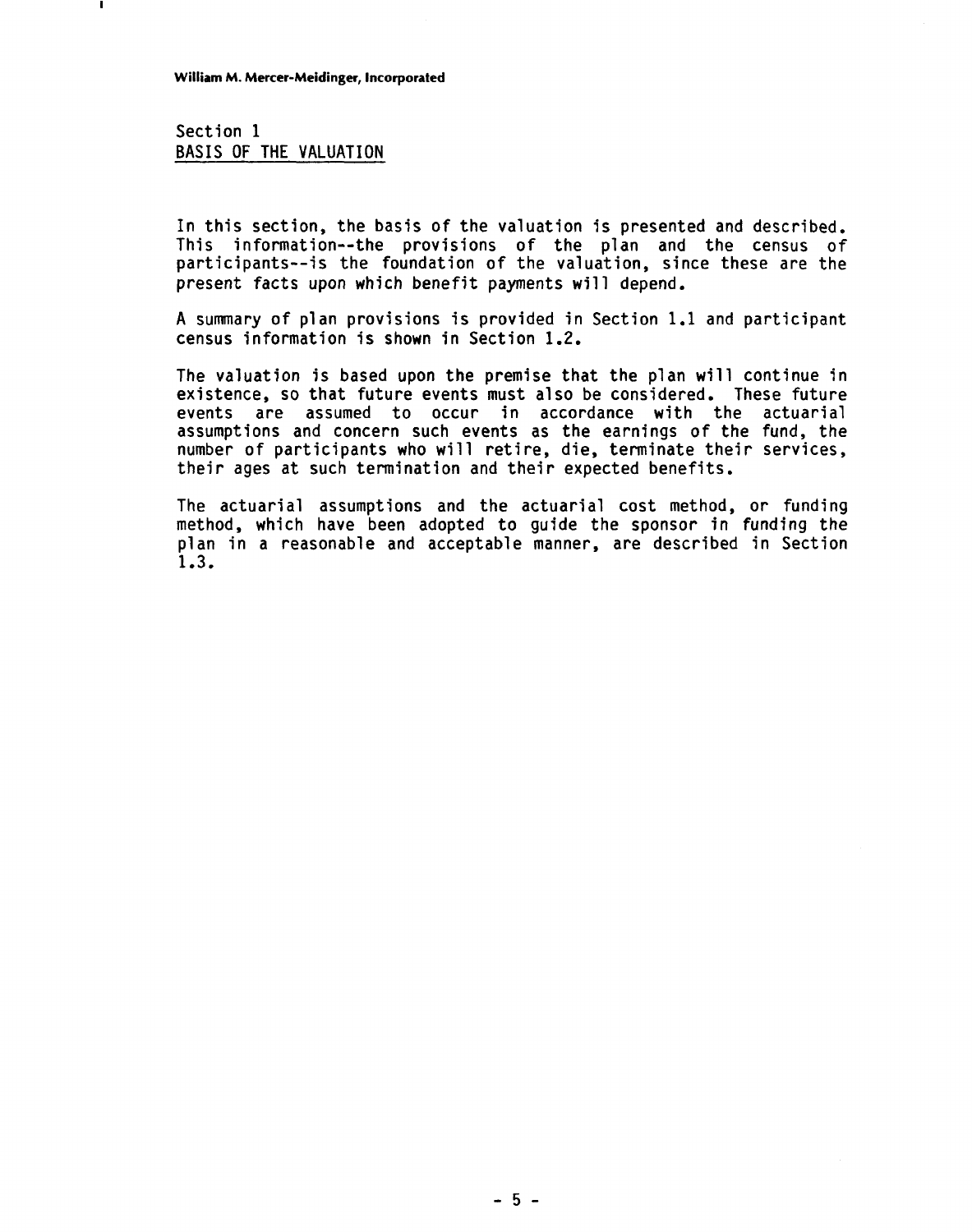### Section 1.1 SUMMARY OF THE ALASKA TEACHERS ' RETIREMENT SYSTEM

 $(1)$  Plan

The Teachers' Retirement System of Alaska is a joint contributory retirement system to provide benefits for teachers of the State.

(2) Effective Date

June 30, 1955, as amended through June 30, 1985.

(3) Administration of Plan

The Commissioner of Administration appoints the administrator of the System; the Alaska Teachers' Retirement Board makes recommendations to the Commissioner of Administration; and the Commissioner of Revenue invests the funds.

 $(4)$ Membership

> Membership in the Alaska Teachers' Retirement System is compulsory for each certificated elementary or secondary teacher, certificated school nurse, and other certificated personnel who are employed on a full-time or part-time basis in a position which requires a teaching certificate as a condition of employment in the public schools of Alaska, the Commissioner of Education, supervisors within the Department of Education, and all full-time or part-time teachers of the University of Alaska and administrative personnel occupying a full-time position at the University of Alaska which requires academic standing and is approved by the Administrator. Certain State legislators may also elect to be eligible for membership.

(5) Credited Service

A year of membership service is defined to be the same as a school term which is currently a minimum of 172 days, and fractional service credit is on a daily rate basis. Credit is granted for all Alaskan public school service. Credit is granted for accrued, unused sick leave as reflected by the records of the last employer once a member has been on<br>retirement an equal amount of time, meets eligibility retirement an equal amount of time, requirements and has completed an application for the credit.

(6) Contributions by Teachers

Effective July 1, 1970, each teacher shall contribute 7% of base salary earned from July 1 to the following June 30.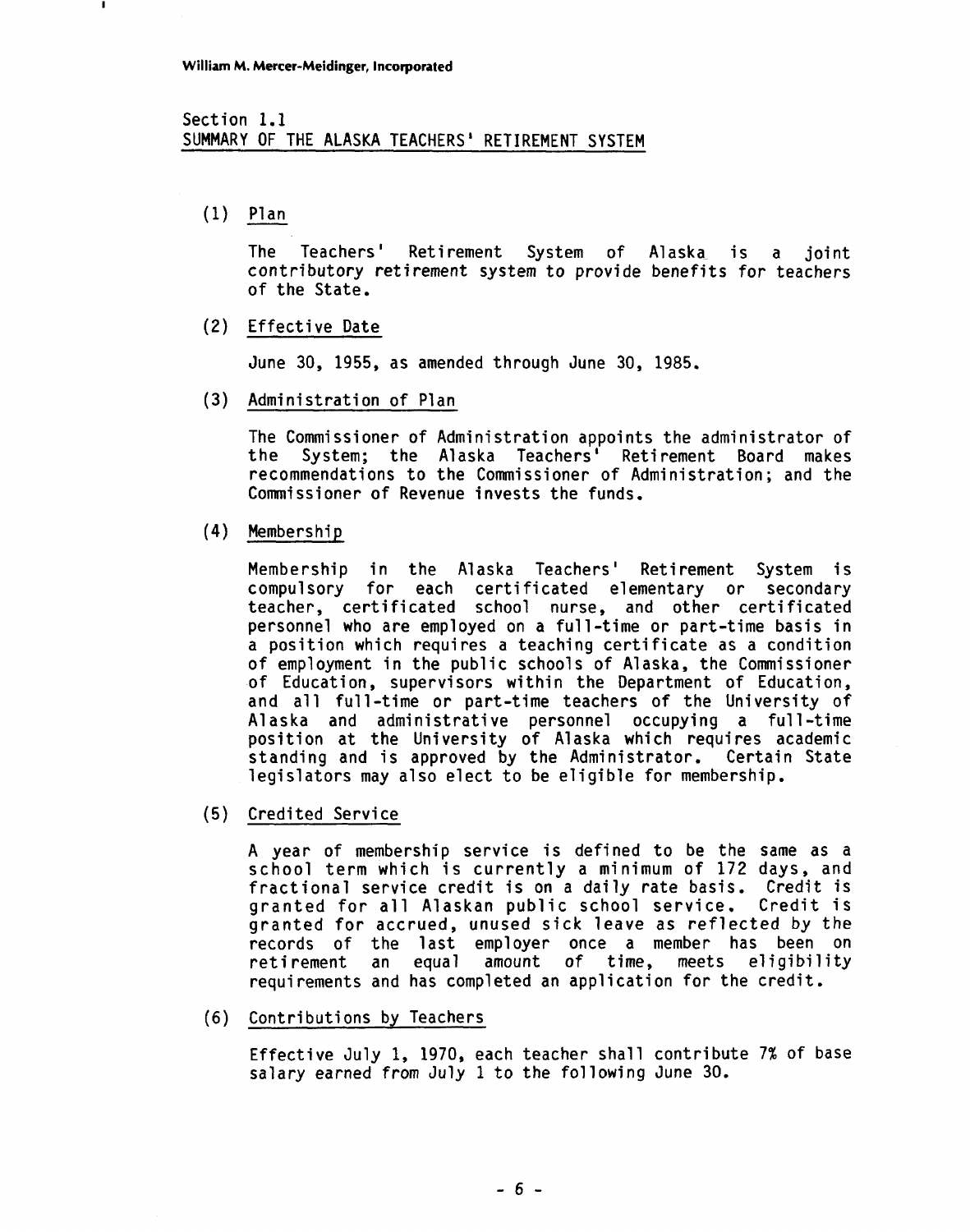### (7) Voluntary Supplemental Contributions

If a teacher who first joined the system before July 1, 1982 wishes to make his or her spouse or minor children eligible for a spouse's pension and/or survi vor 's pension a1 lowance, the teacher may elect to make supplemental contributions of an additional 1% of base salary commencing not later than 90 days after marriage, or the birth or adoption of a child, or upon re-entry into the system provided there was at least a twelve (12) month break in service.

### (8) Arrearage Contributions

Up to ten years of public or non-public teaching service, or service by a certificated person in a position requiring certification, in an accredited school not covered under the Teachers' Retirement System, or service in an institution of higher learning not under the control of the Board of Regents of the University of Alaska, may be credited for retirement purposes. For teachers first hired after July 1, 1978, the full actuarial cost of providing benefits for the service will be borne by the teacher. No fractional credit is granted for outside service.

Service as a teacher, a certificated person employed in a full-time position requiring a teaching certificate, or a professional educator, in Alaska B.I.A. schools may be credited for retirement purposes. Contributions are required for service which is claimed. There is no limit on the amount of Alaska B.I.A. service that may be claimed. Fractional credit is granted for Alaska B.1 .A. service and military service.

A maximum of five years of mi litary service may be credited for retirement purposes; however, the maximum outside and military service credit may not exceed ten years, unless entry into the military is immediately preceded by TRS service and following discharge is continued by TRS service within one year. Contributions are required for service which is claimed. Fractional credit is granted for military service.

### (9) Retroacti ve Contributions

If a teacher was not subject to the provisions of the Retirement Act and, at a later date became subject to them due to legislative changes of the eligibility requirements, the teacher may elect to receive credit for creditable service prior to membership by submitting to the Retirement Fund an amount equal to the contributions that would have been made if the teacher had been a member of the System for any year's service after June 30, 1955, plus interest thereon. Retroactive contributions are not required for creditable membership service before July 1, 1955.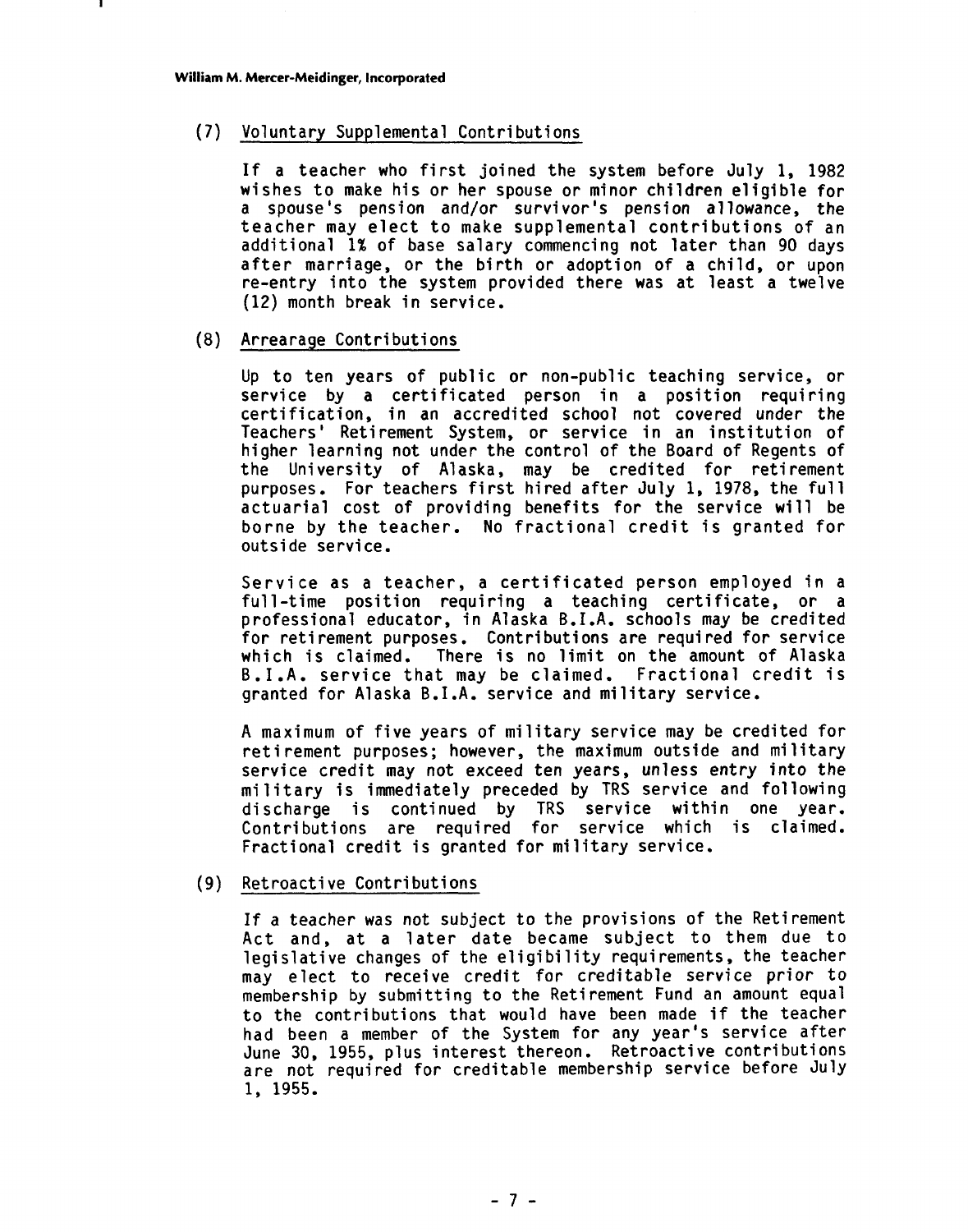Employers ' and State's Contributions

The employer and the State each contribute an amount equal to one-half of the amount required in addition to member contri butions to finance the benefits of the System.

(11) Rate of Interest

The amount deposited in a member account wi 11 be credited with interest at the rate established for a school year at the end of such school year. Effective June 30, 1974, the interest rate was increased to 4-1/2%.

(12) Withdrawal of Mandatory Contributions

If a member terminates teaching services in Alaska, mandatory contributions may be withdrawn. Upon request, a terminated teacher will receive a refund of the balance of the member<br>contribution account.

(13) Reinstatement of Contributions

If Mandatory Contributions are withdrawn and a member subsequently resumes teaching in Alaska, the member will be indebted to the Teachers' Retirement Fund in the amount of the total refund. The reinstatement indebtedness bears compound interest at the rate prescribed by regulation to the date of repayment or the date of retirement, whichever occurs first.

(14) Normal Retirement Eligibility

Meeting the requirement of either (a) or (b) below:

- (a) Upon attaining age 55 and meeting one of the following service requi rements :
	- (1) Eight years of ful ly-paid membership service, or
	- 15 years of fully-paid creditable service, the last five of which have been membership service; (after July 1, 1975 a new member needs eight years of ful ly-paid membership service); or
	- (3) Five years of fully-paid membership service and three years of ful ly-paid Alaska B.I.A. service;

or;

- (b) At any age after meeting one of the following service requi rements :
	- (1) 25 years of fully-paid creditable service, the last five of which are membership service; or
	- (2) 20 years of fully-paid membership service; or
	- 20 years of fully-paid combined membership service and Alaska B.I.A. service, the last five of which are membership service.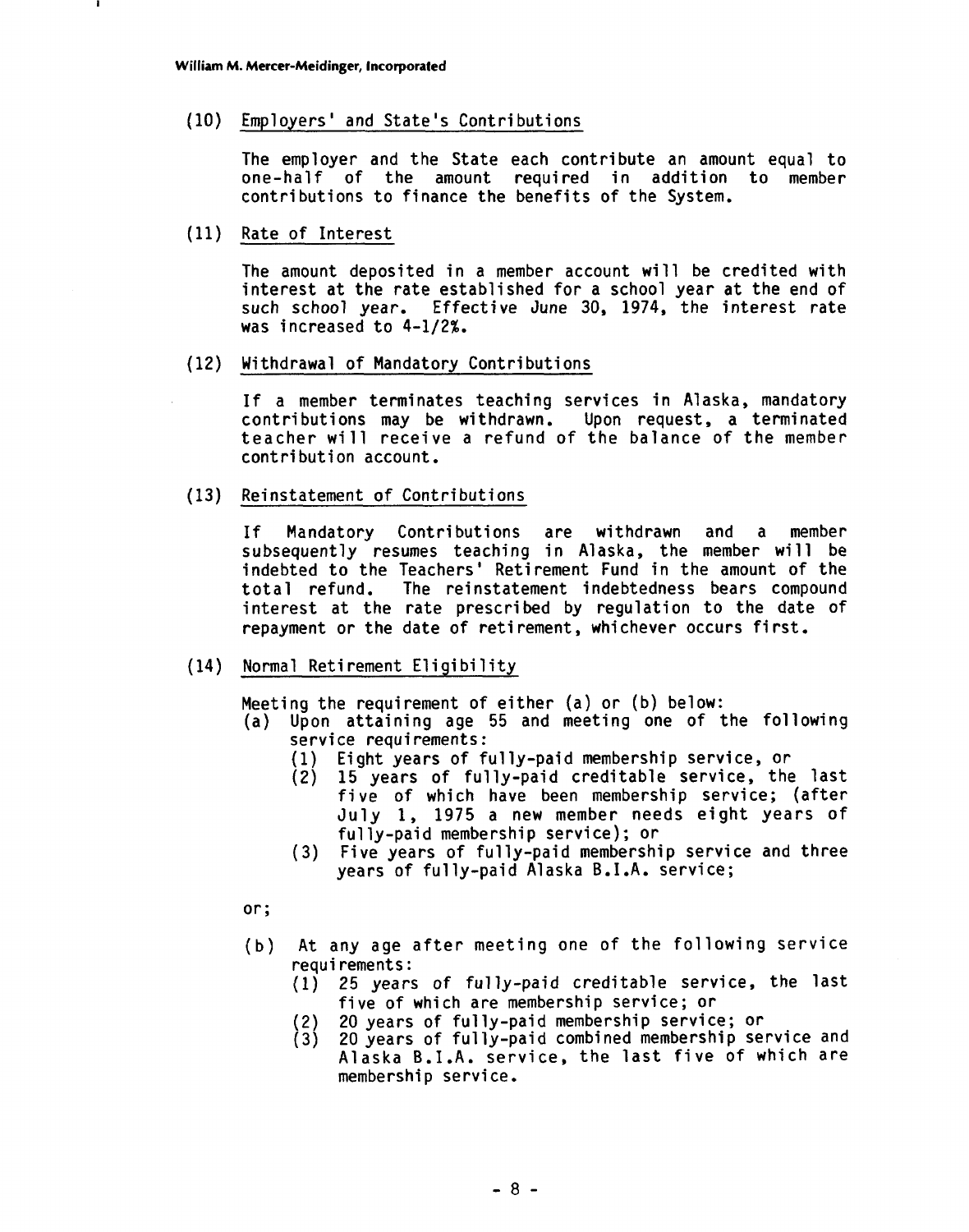A retired teacher who has been receiving a disability retirement benefit shall be eligible for a service retirement benefit upon or after satisfying normal retirement eligibility.

(15) Early Retirement Eligibility

Upon attaining age 50 and meeting one of the following service requirements:

- (1) Eight years of ful ly-paid membership service, or
- (2) 15 years of fully-paid creditable service, the last five of which have been membership service; (after July 1, 1975 a new member needs eight years of fully-paid membership service) ; or
- **(3)** Five years of fully-paid membership service and three years of fully-paid Alaska B.I.A. service.
- (16) Computation of Average Base Salary

A teacher's average base salary is determined by averaging the teacher's highest base salary which the teacher received for any three years of membership service.

(17) Normal Retirement Benefit

The normal retirement benefit is 2% of the teacher's Average Base Salary multiplied by the total number of years of creditable service.

(18) Early Retirement Benefit

A teacher who meets the service requirements for normal retirement, but not the age requirements, may elect to have reduced payments commence as early as age 50. The reduced Early reducted payments commence as outly as age for the venture and  $\eta$ .<br>Retirement Benefit is equal to the actuarial equivalent of the normal retirement benefit.

(19) Indebtedness Owing At Retirement

If on the date of making application for retirement, a teacher has not paid the full amount of his indebtedness including interest to the Retirement Fund, the retirement benefit wi 11 be reduced for life by an amount equal to the actuarial equivalent of the outstanding indebtedness at the time of retirement.

(20) Re-employment of a Retired Teacher

If a retired teacher is reemployed in a position covered under the System, the retirement benefit will be suspended during the period of reemployment.<br>During such period of reemployment, retirement contributions are

mandatory.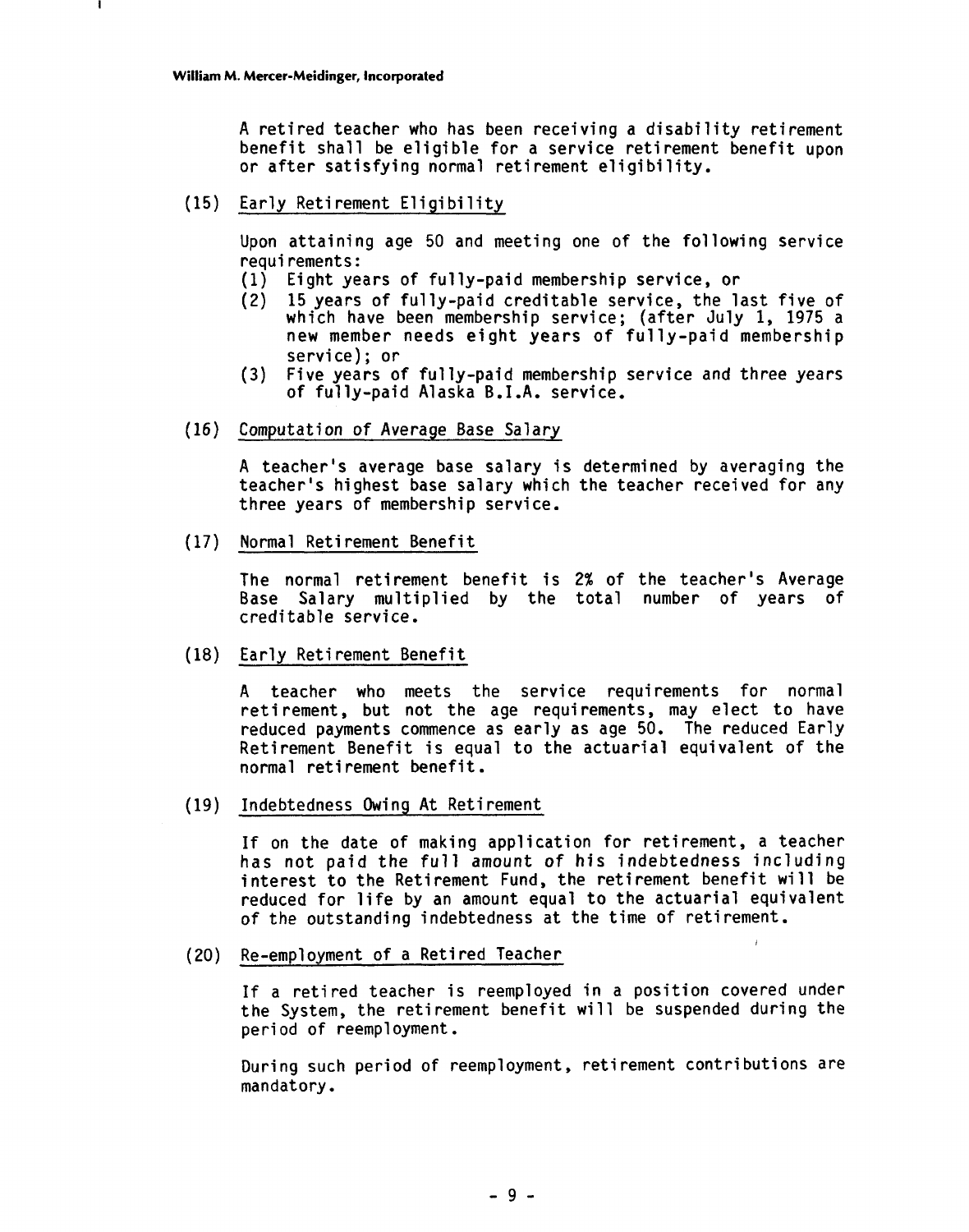### (21) Disability Retirement Benefits

A disability retirement benefit may be paid if a teacher has become permanently disabled before 55 and has at least five years of membership service.

The benefit will be equal to 50% of the disabled teacher's base salary immediately prior to becoming disabled. This benefit wi 11 be increased by 10% of the teacher's base salary for each minor child up to a maximum of 40%.

When the disabled teacher attains age 55, the disability benefit will automatically terminate. A normal retirement benefit will be computed as if the teacher had been in membership service during the period of disability, and a service retirement will be granted.

### (22) Cost-of-Living Allowance

An eligible retired teacher who remains in Alaska is entitled to receive an additional cost-of-living allowance equal to 10% of the base retirement benefit.<br>Post-Retirement Pension Adjustment

### $(23)$

When the administrator determines that the cost of living has increased and that the financial condition of the retirement fund permits, all retirement benefits may be increased. The amount of the increase shall be not more than 4% compounded for each year of retirement, reduced by prior Post-Retirement Pension Adjustments.

### (24) Lump Sum Death Benefit

Upon a nonoccupational death of a member who has made no<br>supplemental contributions or who made supplemental supplemental contributions contributions for less than one year and has completed less than one year of membership service, a lump-sum benefit shall be paid to the designated beneficiary. The lump-sum benefit is the teacher's accumulated member contribution account. If the teacher is in active service at the time of death after completing at least one year of membership service but before becoming a vested member, an additional death benefit equal to \$1,000 plus \$100 for each year of membership service (the total not to exceed \$3,000), plus \$500 if the teacher is survived by one or more minor children is also payable.

If the teacher had received a retirement benefit prior to his death, payment shall be his accumulated contributions, plus interest, minus all benefits paid.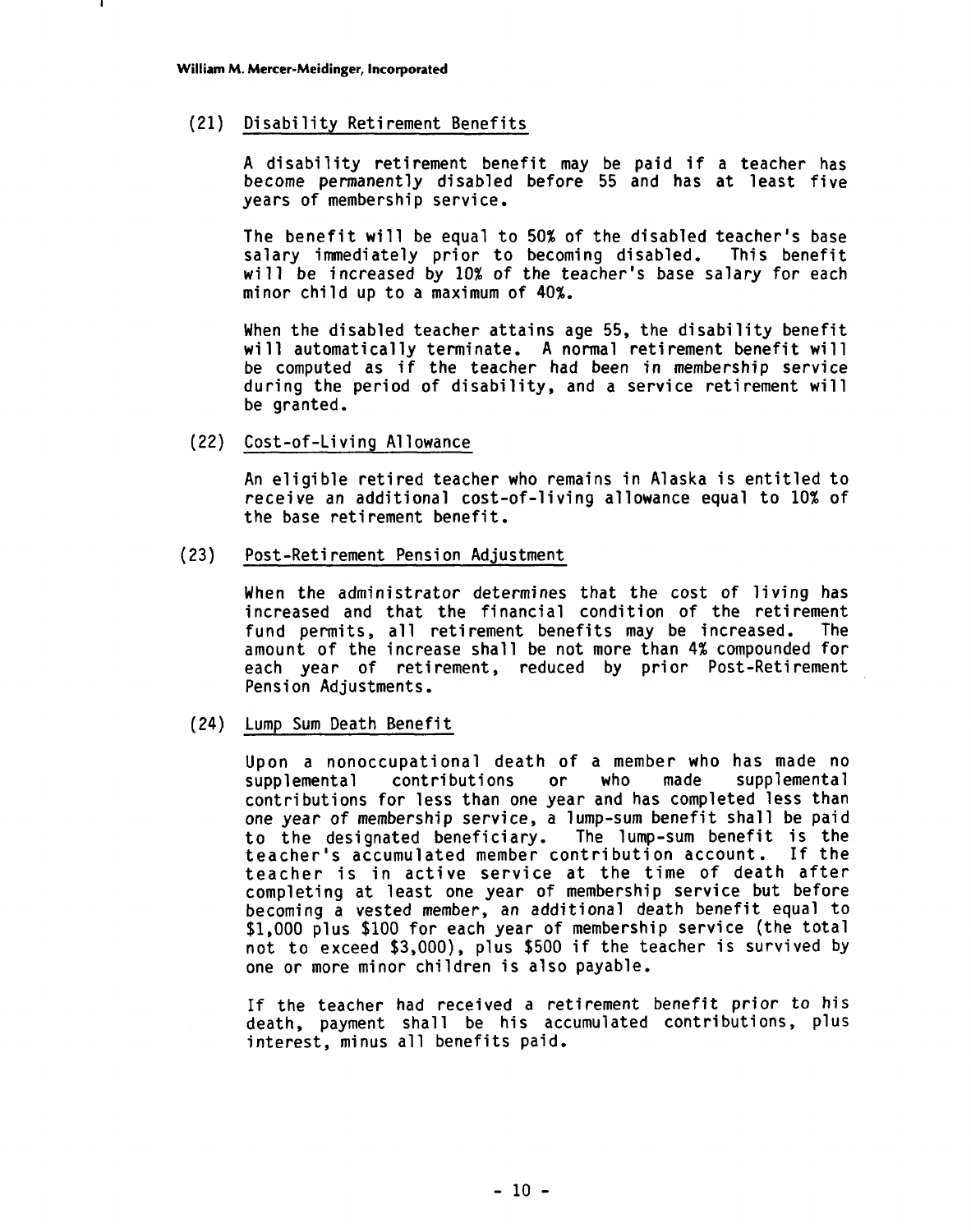# (25) Survivor's A1 lowance

If a teacher dies while in service or while receiving a service or disability retirement benefit, is survived by one or more mi nor children and has made supplemental contributions for at least one year before his death, his surviving spouse is entitled to the survivor's allowance. The amount of the benefit is 35% of the teacher's base salary immediately prior to his death or becoming disabled for his spouse and 10% for each minor child up to a maximum of 40%.

### (26) Spouse's Pension

If a teacher has made supplemental contributions for at least one year and dies while in membership service, or while receiving a disability benefit, or if a teacher has made supplemental contributions for at least five years and dies while on retirement or in deferred retirement status, the surviving spouse is entitled to receive the Spouse's Pension. The amount of the benefit is 50% of the service retirement benefit that the deceased teacher was receiving or would have received. The Spouse's Pension commences the month following the member's death. The payment ceases when the spouse dies.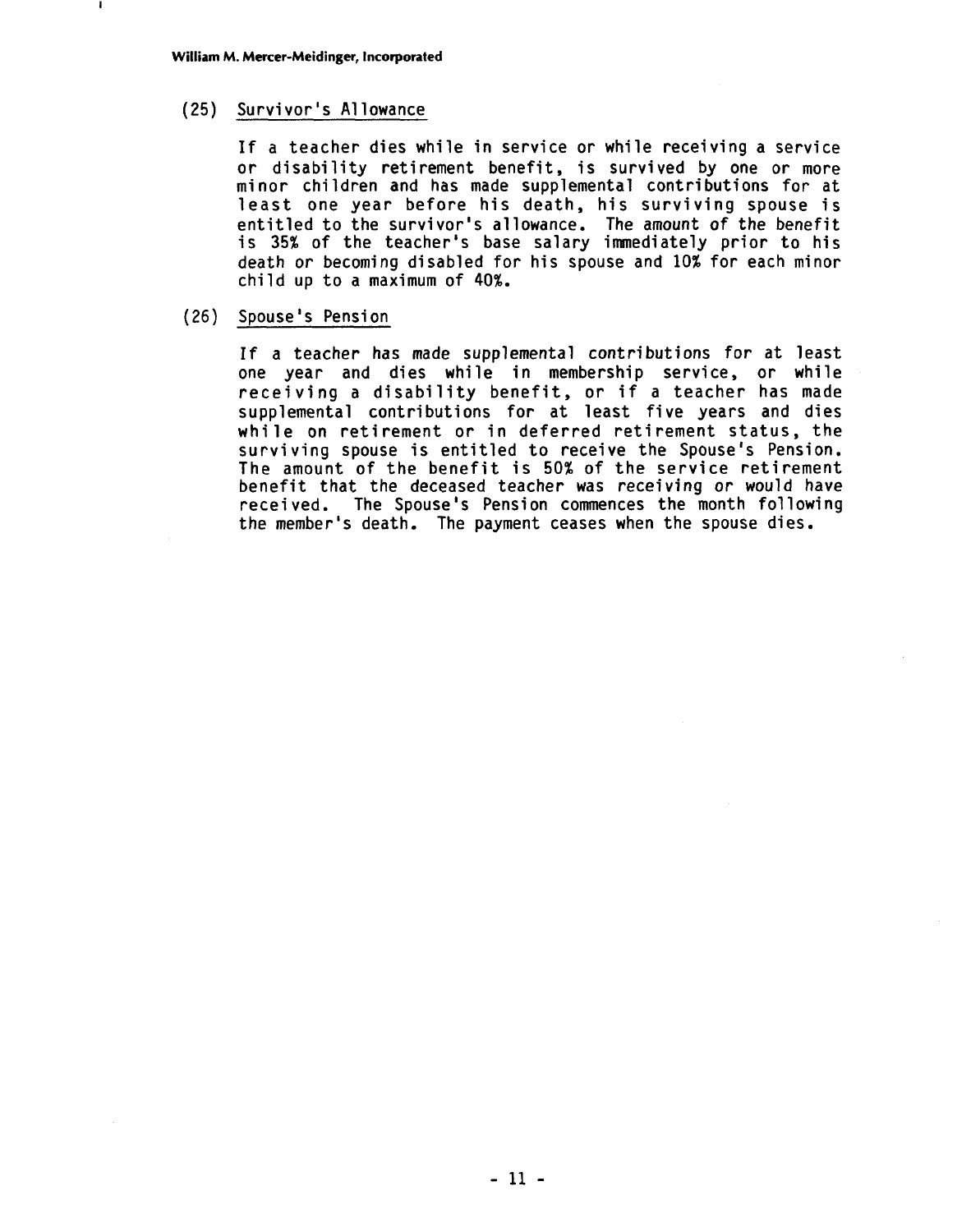# Section 1.2(a) MISCELLANEOUS INFORMATION AS OF JUNE 30

|     | MISCELLANEOUS INFORMATION AS OF JUNE 30       |               |           |                            |                      |           |  |  |  |  |  |
|-----|-----------------------------------------------|---------------|-----------|----------------------------|----------------------|-----------|--|--|--|--|--|
|     |                                               |               |           | Active                     | <b>Members</b>       |           |  |  |  |  |  |
|     |                                               | 1981          | 1982      | 1983                       | 1984                 | 1985      |  |  |  |  |  |
| (1) | Number                                        | 7,178         | 7,563     | 7,899                      | 8,259                | 8,684     |  |  |  |  |  |
| (2) | Average Age                                   | 38.77         | 39.19     | 39.47                      | 39.76                | 40.04     |  |  |  |  |  |
| (3) | Average Credited<br>Service                   | 9.56          | 9.55      | 9.51                       | 9.53                 | 9.54      |  |  |  |  |  |
| (4) | Average Annual<br>Salary                      | \$32,326      | \$35,903  | \$37,323                   | \$39,416             | \$41,238  |  |  |  |  |  |
|     |                                               |               |           | Retirees and Beneficiaries |                      |           |  |  |  |  |  |
| (1) | Number                                        | 1,380         | 1,485     | 1,712                      | 1,764                | 2,022     |  |  |  |  |  |
| (2) | Average Age                                   | 63.05         | 63.28     | 62.60                      | 63.17                | 62.75     |  |  |  |  |  |
| (3) | Average Monthly<br>Benefit Base               | \$<br>911     | \$<br>948 | \$1,041                    | \$1,060              | \$1,176   |  |  |  |  |  |
|     | C.0.L.A.                                      | \$<br>55      | \$<br>59  | \$<br>68                   | \$<br>68             | \$<br>79  |  |  |  |  |  |
|     | P.R.P.A.                                      | \$<br>162     | \$<br>187 | \$<br>197                  | \$<br>188*           | \$<br>279 |  |  |  |  |  |
|     | Tota1                                         | \$1,128       | \$1,194   | \$1,306                    | \$1,316              | \$1,534   |  |  |  |  |  |
|     |                                               |               |           | Vested Terminations        |                      |           |  |  |  |  |  |
| (1) | Number                                        | 286           | 343       | 430                        | 509                  | 335       |  |  |  |  |  |
| (2) | Average Age                                   | 45.80         | 45.51     | 47.50                      | 46.75                | 45.49     |  |  |  |  |  |
| (3) | Average Monthly Benefit                       | $\sim$<br>675 | \$<br>736 | $\frac{1}{2}$<br>908       | $\frac{1}{2}$<br>944 | 850<br>\$ |  |  |  |  |  |
|     | Not Vested Terminations With Account Balances |               |           |                            |                      |           |  |  |  |  |  |
| (1) | Number                                        | 1,051         | 987       | 1,037                      | 914                  | 1,093     |  |  |  |  |  |
| (2) | Average Account Balance                       | \$4,350       | \$5,230   | \$5,360                    | \$5,573              | \$6,649   |  |  |  |  |  |

\* Note: Since no PRPA was granted on July 1, 1983, the average PRPA on June 30, 1984 shows a decrease. The July 1, 1984 PRPA is reflected in the June 30, 1985 average. The July 1, 1985 PRPA **wi** 11 be reflected in the next report.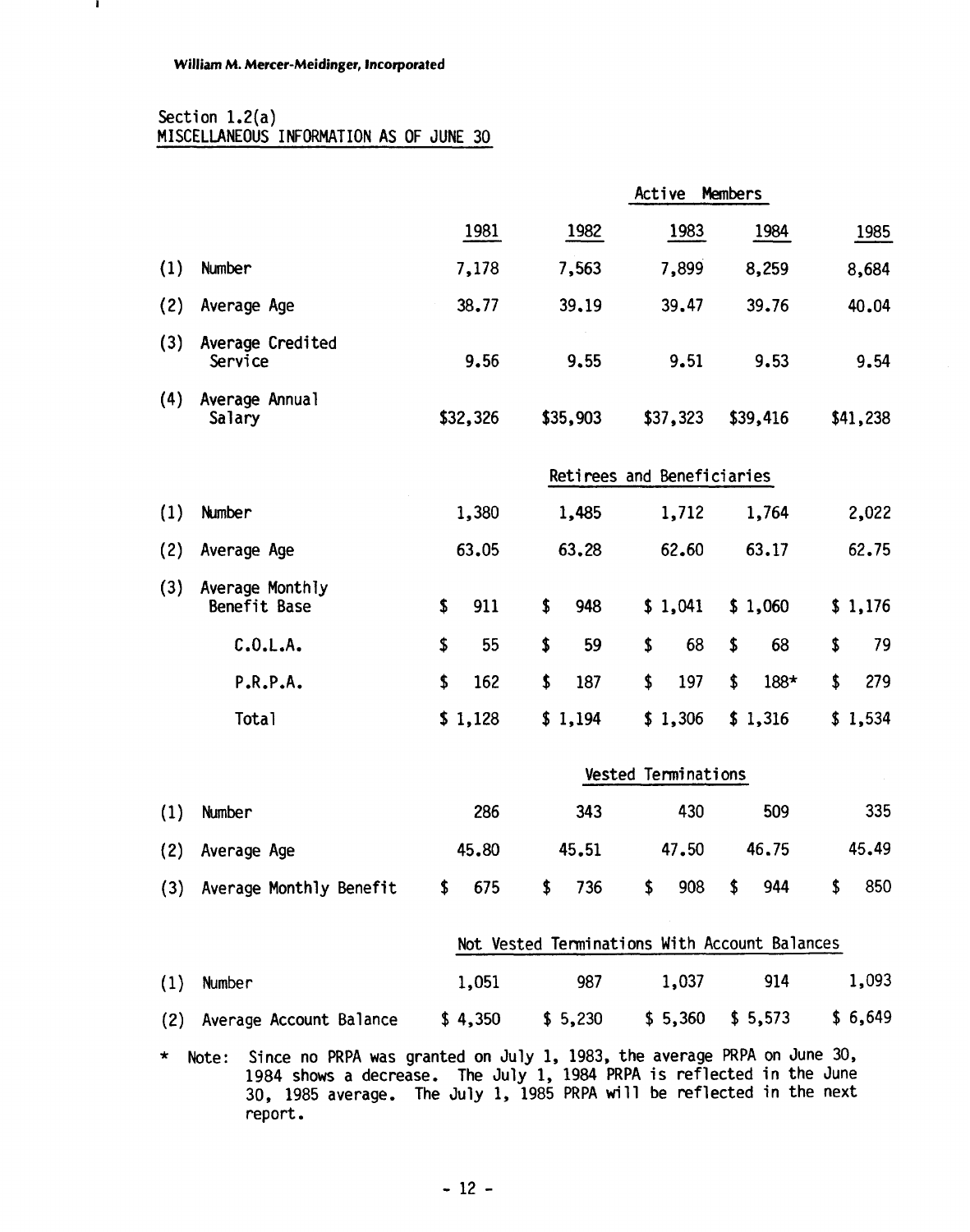| ACTIVES      |
|--------------|
|              |
|              |
|              |
|              |
|              |
|              |
| 384          |
|              |
|              |
|              |
| ŧ            |
|              |
| 4            |
|              |
|              |
|              |
|              |
|              |
| <b>ALASK</b> |
|              |
|              |
| Ë            |
|              |
| ATE.         |
|              |
|              |
|              |
| ST.          |
|              |

| w<br>98<br>$\overline{\phantom{0}}$<br>$\frac{1}{2}$<br>$\sum_{i=1}^{n}$ |  |
|--------------------------------------------------------------------------|--|
| ند<br>پ<br>۔<br>ذ                                                        |  |
| $rac{1}{2}$<br>$\frac{1}{4}$<br>VALU                                     |  |

|                                                                                             |                              |                                                                                |                                                                  |     |                                                                 |                            | Section $1.2(b)$                                                                                                                            |                                                                                    |                                                                |                                                                  |                                                                                           |                                                                                           | DISTRIBUTIONS OF ACTIVE PARTICIPANTS                                |                                                  |                           |                                                                                                      |                                            | TUTAL                                                                  | လဖေထ |             | $\sigma$ $\sigma$<br>$\overline{ }$ |                                               |                | 0.072<br>$- \alpha - -$ |                        |                                                                                                                                                 | $\bullet$                | بسوء<br>Ō<br>$\overline{\phantom{a}}$ | $\bullet$<br>$\sim$             |                                           |                                                        | ₩<br>$\pmb{\infty}$<br>E<br>œ |                                |
|---------------------------------------------------------------------------------------------|------------------------------|--------------------------------------------------------------------------------|------------------------------------------------------------------|-----|-----------------------------------------------------------------|----------------------------|---------------------------------------------------------------------------------------------------------------------------------------------|------------------------------------------------------------------------------------|----------------------------------------------------------------|------------------------------------------------------------------|-------------------------------------------------------------------------------------------|-------------------------------------------------------------------------------------------|---------------------------------------------------------------------|--------------------------------------------------|---------------------------|------------------------------------------------------------------------------------------------------|--------------------------------------------|------------------------------------------------------------------------|------|-------------|-------------------------------------|-----------------------------------------------|----------------|-------------------------|------------------------|-------------------------------------------------------------------------------------------------------------------------------------------------|--------------------------|---------------------------------------|---------------------------------|-------------------------------------------|--------------------------------------------------------|-------------------------------|--------------------------------|
| ANNUAL<br>RNINGS<br>VERAGE<br>4<br>$\blacktriangleleft$<br>$\overline{\phantom{a}}$<br>أيعا |                              |                                                                                |                                                                  |     |                                                                 |                            | $\begin{array}{cccc}\n3.0661, & 0.0000\\ 3.3801, & 0.0000\\ 3.57760, & 0.0000\\ 3.8240, & 0.0000\\ 3.84940, & 0.0000\\ 4.1486\n\end{array}$ |                                                                                    | $\sim$<br>4501                                                 | $\overline{ }$<br>۵<br>$\overline{a}$<br>$\overline{q}$          | $\frac{1}{2}$<br>$\overline{\phantom{a}}$<br>$\frac{1}{2}$                                | ۰<br>100<br>$\overline{\phantom{a}}$<br>ാ                                                 | ٠<br>ా<br>$\overline{\phantom{a}}$<br>$\mathfrak{D}$<br>$\sim$<br>ഹ | ⊝                                                | ٠<br>$\ddot{\phantom{a}}$ | $\infty$<br>m,<br>N<br>$\blacktriangleleft$<br>↔                                                     |                                            | $40+$                                                                  | ⊧⊃   |             | $\circ$ $\circ$                     | io.                                           | ಂ ೦            |                         | ⊳                      | $\circ$                                                                                                                                         | $\Rightarrow$            | ం                                     | ⊖                               | ≎                                         |                                                        |                               |                                |
| ERV<br>Ĵ.<br><b>ANNUAL</b><br>ANNUAL<br>IRNINGS<br>➤<br>Œ.<br>$\blacktriangleleft$<br>121   | ₹<br>$\bullet$<br>im.<br>١ın | $\ddot{q}$<br>$\overline{ }$<br>$\frac{1}{80}$<br>$\sim$<br>ln r               | $\bullet$<br>$\infty$<br>868<br>$\overline{ }$                   |     | 486.<br>$\frac{268}{379}$                                       |                            | 496<br>$\bullet$<br>$\bar{\tau}$<br>$\sim$<br>24<br>7.367240<br>$\rightarrow$                                                               | $\frac{1}{10}$<br>$\frac{6}{1}$<br>$\blacksquare$<br>$\overline{\phantom{a}}$<br>÷ | 096<br>310<br>$\overline{10}$                                  | 10308<br>$\overline{\phantom{m}}$<br>$\ddot{\phantom{0}}$<br>in. | kO.<br>$\frac{1}{4}$<br>F<br>İσ<br>$\blacksquare$<br>÷<br>⊢                               | 5<br>$\infty$<br>$\bullet$<br>$\blacksquare$<br>$\circ$<br>$\tilde{\mathbf{r}}$<br>$\sim$ | $\sim$<br><b>In</b><br>зO<br>$\sim$<br>$\sim$<br>₩                  | ¢                                                | $\bullet$                 | $\sim$<br>$\overline{\phantom{a}}$<br>$\sim$<br>0<br>$\overline{\phantom{a}}$<br>$\infty$<br>S.<br>m |                                            | ۰<br>$\bar{m}$<br>$\frac{1}{2}$<br>$\rightarrow$                       | ≎    |             |                                     |                                               |                |                         |                        | $\begin{array}{c} \circ \circ \circ \circ \circ \circ \circ \circ \circ \circ \end{array}$                                                      |                          |                                       |                                 | ಾ                                         | $\epsilon$                                             |                               |                                |
| EARNINGS<br>NUMBER<br>EOPLE<br>ستلمة<br>ANNOUAL,<br>$\Box$<br>Δ.                            | œ<br>i —                     | $\tilde{\cdot}$<br>ಾ                                                           |                                                                  |     | O۱<br>$N(0)$ $-$<br>$P\omega P$ $H$                             | -C                         | $\mathbf{\sim}$                                                                                                                             | $\blacksquare$<br>ം                                                                | $\bullet$<br>$m \times m -$                                    | $\blacktriangleright$<br>$5 - 5$                                 | $n - N \times 2$<br>ioc.                                                                  | ₩                                                                                         | ≖                                                                   | ಾ                                                | っ                         | -4<br>œ<br>$\ddot{\mathbf{e}}$                                                                       | $\Delta$<br>$\Rightarrow$<br>င             | $\frac{4}{3}$<br>$30 -$                                                | っ    | ≎           | $\circ$                             | ≎                                             | $\epsilon$     | $\circ$                 | ic.                    | $\mathbf C$                                                                                                                                     | 30N                      |                                       | ≎                               | 0                                         | ≎                                                      |                               |                                |
| ERVICE<br>GROUP<br><b>SO</b>                                                                |                              |                                                                                | $\circ$ $\sim$ $\sim$                                            |     |                                                                 |                            | T<br>ı<br>0                                                                                                                                 | σ.<br>$\alpha$                                                                     | $\blacktriangleleft$<br>$\pmb{\mathsf{t}}$                     | $15 - 19$                                                        | 4<br>$\sqrt{10-2}$                                                                        | $25 - 29$                                                                                 | <b>4</b><br>$30 - 3$                                                | $\frac{1}{2}$<br>$\overline{\Omega}$<br>ഹ<br>i≁. | $40+$                     | <b>FOTAL</b>                                                                                         | $\simeq$<br>↺                              | Ō<br>$\mathbf{\tilde{c}}$<br>$\pmb{\cdot}$<br>ما<br>$\bar{\mathbf{c}}$ | c    | $\bullet$   | $\Rightarrow$                       | $\circ$                                       | $\epsilon$     |                         | $\mathbf{C} \propto$   | ъC.                                                                                                                                             | ÷,                       | جما                                   | 0                               | ≎                                         | ≎                                                      | ء                             |                                |
|                                                                                             |                              |                                                                                |                                                                  |     |                                                                 |                            |                                                                                                                                             |                                                                                    |                                                                |                                                                  |                                                                                           |                                                                                           |                                                                     |                                                  |                           |                                                                                                      | 'nй<br>ں                                   | $20 - 24$                                                              | ∊    | $\circ$     |                                     | $\circ$ $\circ$                               | $\circ$        | m                       | en,                    | 0.025<br>$\sim$ m                                                                                                                               |                          | $\overline{ }$                        | 4                               | ≎                                         | €                                                      | ≂                             | σ<br>$\propto$                 |
| VERAGE<br>ANNUAL<br>$\ddot{\mathbf{c}}$<br>ARNINGS<br>¢,<br>ভূ                              |                              | $\infty$<br>م<br>i in                                                          | 424<br>$ \sim$ $\sim$<br>$m \propto m/m$                         | 600 | ¢<br>$\overline{36}$<br>انته ا                                  | 668<br>$\circ$             | 57<br>$\bullet$<br>$\blacktriangledown$ $\blacktriangledown$                                                                                | $\frac{1}{9}$<br>$\vec{v}$                                                         | ᡔ<br>in,<br>$\sim$<br>4.5 <sub>0</sub><br>$\blacktriangledown$ | 445<br>48                                                        | in.<br>097<br>J.                                                                          | o<br>$\frac{1}{2}$                                                                        | $\frac{1}{56}$                                                      | 1600<br>ဆ                                        | 0                         | သ<br>$\mathcal{L}$<br>$\boldsymbol{\sim}$<br>$\rightarrow$<br>$\bullet$                              | $\blacksquare$<br>$\Rightarrow$<br>≃<br>نت | ۰<br>$\overline{\phantom{0}}$<br>$\pmb{\cdot}$<br>S.<br>œН             | c    | ≎           | ء                                   | ≎                                             | $\rightarrow$  | ತಂ. ಗ್<br>$\mathbf{C}$  | $\sim$                 | $\mathbf{r}$<br>$\sim$ $\sim$<br>$\frac{1}{2}$ + $\frac{1}{2}$ + $\frac{1}{2}$ + $\frac{1}{2}$                                                  | SS.                      | عہ<br>$\rightarrow$                   | $m \in$                         |                                           | ≎                                                      |                               |                                |
| TOTAL<br><b>ANNUAL</b><br>$\mathbf{S}$<br>$\overline{K}$<br>EARNIN<br>EARNINGS              |                              | ٠<br>ഹ<br>$\overline{\phantom{a}}$<br>پسپ :<br>$\mathcal{L}(\mathbf{w})$<br>غ. | $\bullet$                                                        |     |                                                                 | ٠                          |                                                                                                                                             | ٠                                                                                  | ٠                                                              |                                                                  | 2632711,<br>53942756,<br>581485922,<br>83400512,<br>87859801388,<br>87859580,<br>1259578, | 970686                                                                                    | ÷<br>7097<br>$\overline{\phantom{a}}$                               | $\frac{1}{2}$<br>$\rightarrow$<br>ಾ<br>∵¢        | ٥                         | 0<br>œ<br>$\circ$<br>$\circ$<br>$\overline{\phantom{0}}$<br>⊷<br>δĄ                                  | $\mathcal{F}_\mathbf{a}$                   | ₹<br>⊶<br>ı<br>$\circ$<br>$\blacktriangleleft$                         |      | ≎           | ಂ                                   | $\ddot{\circ}$<br>$\overline{\phantom{a}}$    |                |                         |                        | $52322$<br>$5737$<br>$597$                                                                                                                      |                          | $\frac{6}{24}$<br>$\mathcal{A}$       | $\Omega$ $-$                    |                                           |                                                        |                               | م<br>آه                        |
| PEOPI.F.<br>NUMBER<br>ANNIAI.<br>$\ddot{\sigma}$                                            |                              | $\sim c$                                                                       | э.                                                               |     | 748<br>1599<br>2166                                             |                            |                                                                                                                                             |                                                                                    | $1893$<br>$1152$<br>$624$                                      | $\frac{1}{2}$                                                    | $\overline{\mathbf{5}}$<br>$\overline{\phantom{a}}$                                       | $\overline{\phantom{a}}$                                                                  | െ സ്—                                                               |                                                  | ⊂                         | $\rightarrow$<br>₹<br>œ<br>٥<br>x                                                                    |                                            | ە<br>$\bullet$<br>ഗ                                                    |      |             |                                     | ∽<br>$\blacksquare$                           | $\overline{6}$ |                         |                        |                                                                                                                                                 |                          | $\frac{25}{22}$                       |                                 | $m \approx 5$<br>≎                        | $\circ$                                                | ≎<br>⊂                        | $\mathcal{L}_{\ell}$<br>$\sim$ |
| AGE<br>GROUP                                                                                |                              | ᡋ<br>$\blacksquare$<br>$\bullet$<br>$\Rightarrow$                              | $\rightarrow$<br>$\sim$<br>$\ddot{\phantom{1}}$<br>$\frac{1}{2}$ |     | $\sigma$ at<br>$\mathbf{N}_1$<br>$\frac{1}{2}$<br>$\sim$ $\sim$ | ာ<br>$\tilde{z}$<br>$35 -$ | ¢<br>$40 - 4.$                                                                                                                              | တ<br>$\vec{r}$<br>$\mathbf{c}$<br>٠                                                |                                                                |                                                                  | $50 - 54$<br>$55 - 59$<br>$66 - 64$                                                       | $65 - 69$                                                                                 | ₹                                                                   | ∍<br>$\overline{r}$<br>$7^{0-7}_{5-}$            |                           | ᅴ<br>⋖<br>TUT<br>$\frac{4}{8}$                                                                       |                                            | ↔<br>$\ddot{\phantom{a}}$<br>$\circ$                                   |      | $\sim$      |                                     | $Q_1, Q_2, Q_3, Q_4$                          |                |                         |                        | $\mathbf{p}$ m $\mathbf{w}$ m $\mathbf{w}$ m $\mathbf{w}$ m $\mathbf{v}$ m $\mathbf{w}$<br>$\overline{\phantom{a}}$<br>$\overline{\phantom{0}}$ |                          | 4v                                    |                                 |                                           |                                                        |                               | $\rightarrow$                  |
|                                                                                             |                              |                                                                                |                                                                  |     |                                                                 |                            |                                                                                                                                             |                                                                                    |                                                                |                                                                  |                                                                                           |                                                                                           |                                                                     |                                                  |                           |                                                                                                      | $-13 -$                                    | ίü,<br>$\circ$<br>$\mathbf{d}$                                         |      | ு<br>1<br>≎ | ◅<br>$\sim$                         | $\omega$ $\approx$<br>$\sim$<br>$\frac{1}{2}$ |                | ο.<br>w                 | ᢦ<br>4<br>$\mathbf{I}$ | 54<br>₹<br>۱                                                                                                                                    | ر<br>و<br>$\bullet$<br>۱ | Ó<br>$\bullet$<br>50000               | $-69$<br>$\mathbf{c}^{\bullet}$ | ¢<br>$\pmb{\mathfrak{r}}$<br>$\mathbf{r}$ | ઝ<br>$\overline{ }$<br>$\frac{1}{2}$<br>$\overline{ }$ | $\frac{1}{2}$                 | <<br>TOT.                      |

 $\ddot{\phantom{0}}$ 

**William M. Mercer-Meidinger, Incorporated**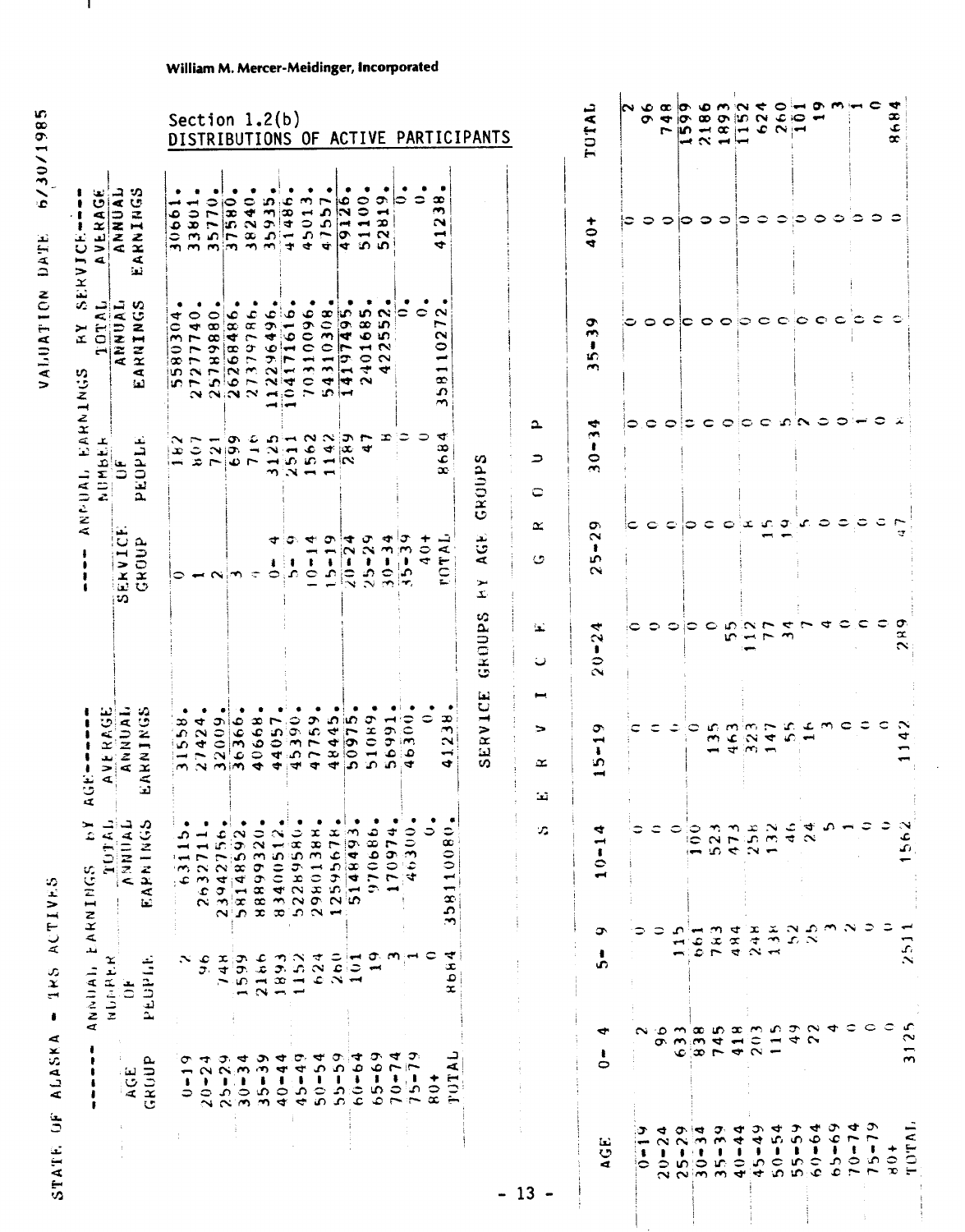$\pmb{\epsilon}$ 

# Section 1.2(c) STATISTICS ON NEW RETIREES DURING THE YEAR ENDING JUNE 30

|                              | 1981      | 1982      | 1983                     | 1984    | 1985    |
|------------------------------|-----------|-----------|--------------------------|---------|---------|
| Service                      |           |           |                          |         |         |
| Number                       | 129       | 109       | 242                      | 179     | 279     |
| Average Age<br>At Retirement | 55.70     | 55.24     | 54.54                    | 54.66   | 54.95   |
| Average Benefit              | \$1,320   | \$1,425   | \$1,680                  | \$1,770 | \$2,011 |
| Disability                   |           |           |                          |         |         |
| Number                       | 8         | 10        | $\overline{\mathcal{L}}$ | 5       | 6       |
| Average Age<br>At Retirement | 42.56     | 44.47     | 45.03                    | 52.60   | 48.57   |
| Average Benefit              | \$1,766   | \$2,075   | \$2,333                  | \$2,749 | \$2,500 |
| Survivor                     |           |           |                          |         |         |
| <b>Number</b>                | 16        | 5         | 3                        | 8       | 4       |
| Average Age<br>At Retirement | 53.39     | 67.39     | 43.36                    | 53.65   | 46.78   |
| Average Benefit              | \$<br>956 | \$<br>700 | \$1,727                  | \$1,330 | \$2,452 |
| Tota1                        |           |           |                          |         |         |
| <b>Number</b>                | 153       | 124       | 252                      | 192     | 289     |
| Average Age<br>At Retirement | 55.62     | 55.70     | 54.14                    | 54.53   | 54.70   |
| Average Benefit              | \$1,305   | \$1,448   | \$1,699                  | \$1,777 | \$2,027 |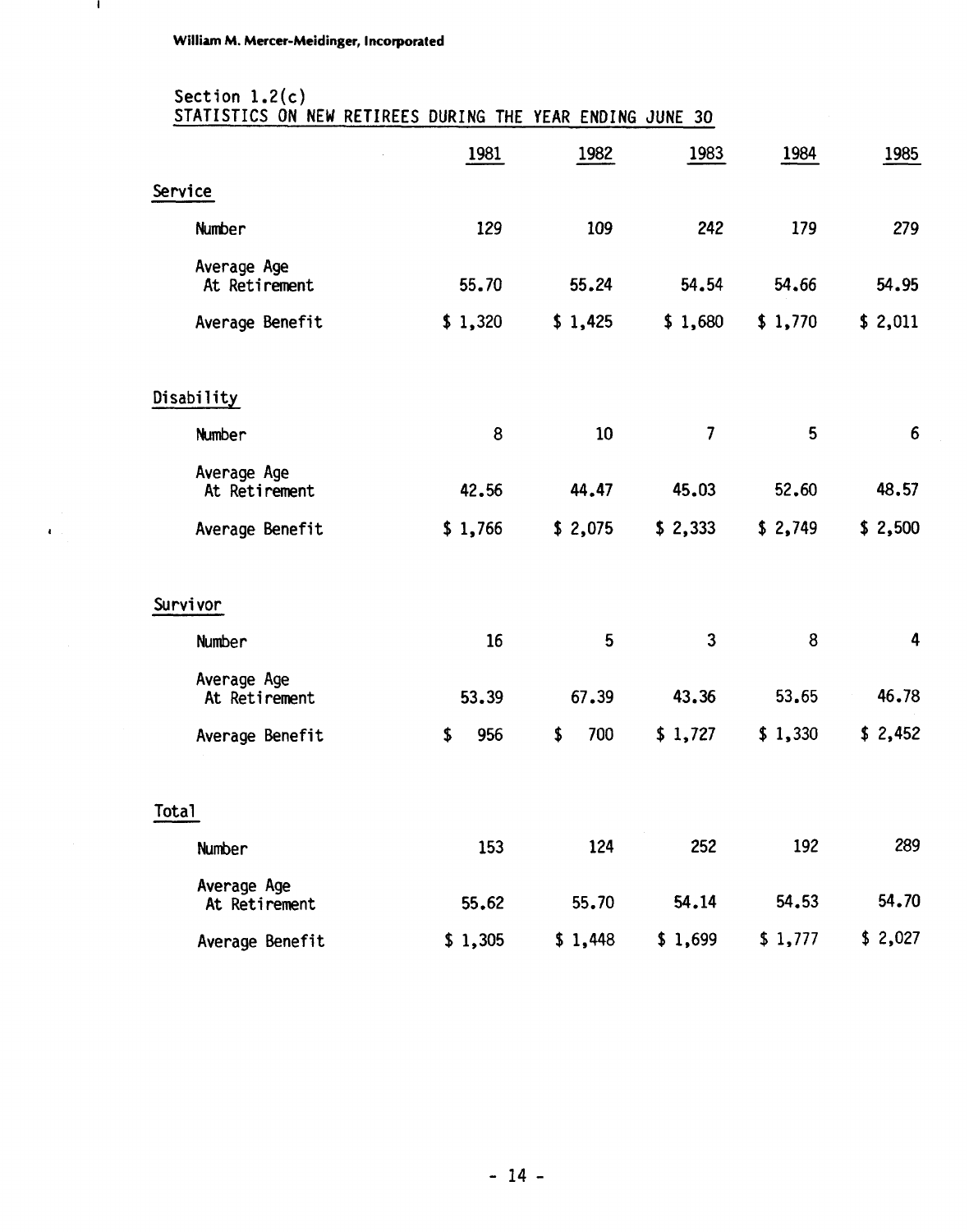### Section **1.2(d)**  STATISTICS ON ALL RETIREES AS OF JUNE 30

 $\mathcal{A}$ 

|                                                                                                                                                                    | 1982                                                     | 1983                                                               | 1984                                                       | 1985                                                     |
|--------------------------------------------------------------------------------------------------------------------------------------------------------------------|----------------------------------------------------------|--------------------------------------------------------------------|------------------------------------------------------------|----------------------------------------------------------|
| Normal Retirement                                                                                                                                                  |                                                          |                                                                    |                                                            |                                                          |
| Number, Prior Year<br>Net Change During Year<br>Number, This Year<br>Average Age At Retirement<br>Average Age Now<br>Average Monthly Benefit                       | 1,262<br>99<br>1,361<br>57.59<br>64.19                   | 1,361<br>218<br>1,579<br>57.01<br>63.44<br>$$1,192.75$ $$1,305.08$ | 1,579<br>48<br>1,627<br>56.96<br>64.13<br>\$1,316.92       | 1,627<br>228<br>1,855<br>56.57<br>63.49<br>\$1,537.09    |
| Surviving Spouse's Benefits                                                                                                                                        |                                                          |                                                                    |                                                            |                                                          |
| Number, Prior Year<br>Net Change During Year<br>Number, This Year<br>Average Age At Retirement<br>Average Age Now<br>Average Monthly Benefit                       | 34<br>$\overline{2}$<br>36<br>59.74<br>66.11<br>\$566.17 | 36<br>- 6<br>42<br>59.13<br>66,22<br>\$812.92                      | 42<br>(2)<br>40<br>57.87<br>64.87<br>\$592.92              | 40<br>24<br>64<br>57.29<br>66.20<br>952.64<br>\$         |
| Survivor's Benefits                                                                                                                                                |                                                          |                                                                    |                                                            |                                                          |
| Number, Prior Year<br>Net Change During Year<br>Number, This Year<br>Average Age At Retirement<br>Average Age Now<br>Average Monthly Benefit \$1,184.33 \$1,264.17 | 31<br>$\overline{\mathbf{0}}$<br>31<br>41.27<br>46.86    | 31<br>$\overline{4}$<br>35<br>37.83<br>43.09                       | 35<br>$\overline{c}$<br>37<br>35.47<br>41.09<br>\$1,247.17 | 37<br>$\mathbf{1}$<br>38<br>36.23<br>41.84<br>\$1,501.30 |
| Disabilities                                                                                                                                                       |                                                          |                                                                    |                                                            |                                                          |
| Number, Prior Year<br>Net Change During Year<br>Number, This Year<br>Average Age At Retirement<br>Average Age Now<br>Average Monthly Benefit                       | 53<br>4<br>57<br>44.13<br>48.63<br>\$1,625.83            | 57<br>(1)<br>56<br>43.32<br>48.36<br>\$1,738.50                    | 56<br>4<br>60<br>44,11<br>49.64<br>\$1,816.75              | 60<br>5<br>65<br>44.46<br>50.30<br>\$2,025.77            |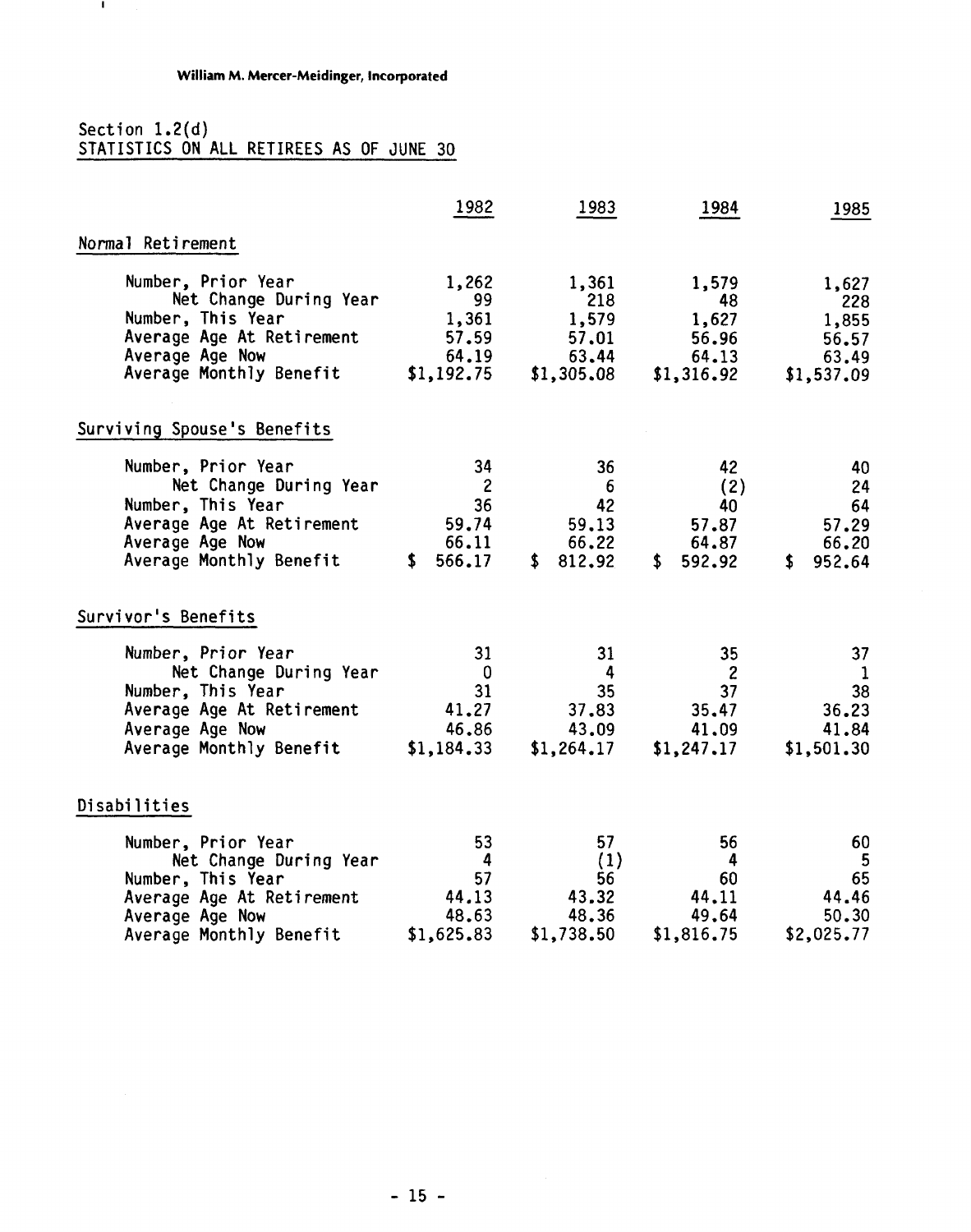# STATE OF ALASKA - TRS BEUEFIT PECIPIENTS

6/30/1985 VALUATION DATE  $\mathbf{I}$ 

|                         |                                                         | <b>TUNNATI</b>                                 | k x<br>LENEVIL                                                                                                    | AC                                                                                          |                                           | $-$ ANUU $-$                                                                                                                                                                                                       | BENEF<br>MRE                                              | ➤<br>≻<br>$\mathfrak{D}$<br>$\mathbf{L}$                                                                                                                                            | $\vec{\bm{\circ}}$<br>EARS                                                                                                           |                                                              |
|-------------------------|---------------------------------------------------------|------------------------------------------------|-------------------------------------------------------------------------------------------------------------------|---------------------------------------------------------------------------------------------|-------------------------------------------|--------------------------------------------------------------------------------------------------------------------------------------------------------------------------------------------------------------------|-----------------------------------------------------------|-------------------------------------------------------------------------------------------------------------------------------------------------------------------------------------|--------------------------------------------------------------------------------------------------------------------------------------|--------------------------------------------------------------|
|                         |                                                         | $\propto$<br>MUMBE                             | JULIO                                                                                                             | <b>AVERAGE</b><br>ANNUAL                                                                    |                                           |                                                                                                                                                                                                                    | -≍'<br>∍∶<br>z                                            |                                                                                                                                                                                     |                                                                                                                                      |                                                              |
|                         | AGE                                                     | $\ddot{\sigma}$                                | ANNUAL<br>ENEFIT                                                                                                  | ENEFIT                                                                                      |                                           | $\begin{array}{l} - - + \\ \text{Y} \to \text{A} \to \text{S} \\ \text{X} \to \text{Y} \to \text{V} \to \text{C} \\ \text{A} \to \text{C} \to \text{T} \to \text{T} \end{array}$<br>$\omega$ $\omega$<br>$\propto$ | EOPLE<br>ئغ<br>ت<br>$\overline{\mathbf{a}}$               | TOTAL<br>ANNUAL<br>ENEFIT<br>$\boldsymbol{\omega}$                                                                                                                                  | بع تہ ب<br>AVERAGE<br>ANNUAL<br>BENEFIT                                                                                              |                                                              |
|                         | GRUUP                                                   | PEOPLE                                         | نه                                                                                                                | œ                                                                                           |                                           |                                                                                                                                                                                                                    |                                                           |                                                                                                                                                                                     |                                                                                                                                      | DISTRIBUTIONS                                                |
|                         | ᡡ<br>⊷<br>$\pmb{\cdot}$<br>ಂ                            |                                                | $1 - \Phi$<br>$\infty$<br>1403                                                                                    | ᢌ<br>$=$                                                                                    |                                           |                                                                                                                                                                                                                    | െ<br>$\sim$ $-$                                           | ÷<br>ு<br>$\blacktriangleleft$<br>∣Ç<br>$\sim$<br>0                                                                                                                                 | 1. ●<br>r<br>$\sim$<br>$\blacksquare$<br>₹                                                                                           |                                                              |
|                         | 4<br>$\mathbf{\sim}$<br>$20 -$                          |                                                | 3866.<br>$\blacksquare$                                                                                           | $\sim$<br>$\sim$<br>$46$<br>$46$                                                            |                                           |                                                                                                                                                                                                                    | $\overline{\phantom{a}}$<br>$x \circ \alpha \circ \alpha$ | ٠<br>$\sim$<br>$\texttt{\large\simeq}$<br>٠<br>$\overline{\phantom{a}}$<br>$m = 0.7$<br>$\alpha$ in $\alpha$<br>$\frac{1}{2}$ and $\frac{1}{2}$ and $\frac{1}{2}$ and $\frac{1}{2}$ | ٠<br>$\bullet$<br>œ<br>$\overline{\phantom{0}}$<br>$\sim$ $\sigma$ $\sim$<br>$\sim$ $\sim$ $\sim$ $\sim$ $\sim$ $\sim$ $\sim$ $\sim$ |                                                              |
|                         | σ                                                       |                                                |                                                                                                                   | 0                                                                                           |                                           |                                                                                                                                                                                                                    | $\infty$                                                  | σ                                                                                                                                                                                   | $\bullet$ !<br>₩<br>$\overline{\phantom{0}}$                                                                                         |                                                              |
|                         | $25 - 2$                                                | ≎                                              | $\bullet$                                                                                                         | ೦                                                                                           |                                           | $ \alpha$ $\alpha$ $\alpha$ $\alpha$                                                                                                                                                                               | すちてつすめのするのの<br>$\rightarrow$                              | بي<br>58.5<br>$\alpha = \overline{r}$                                                                                                                                               | ٠<br>¦ŒP<br>lœ.<br>$\sigma$ $\sim$                                                                                                   |                                                              |
|                         | จ<br>$\rightarrow$<br>$\frac{1}{3}$                     | σ.                                             | $\overline{ }$<br>o.<br>Ĉ                                                                                         | $\bullet$<br>$\sim$<br>$\sim$                                                               |                                           |                                                                                                                                                                                                                    | $\overline{\phantom{a}}$                                  | σ.                                                                                                                                                                                  | $\sim$<br>$\bullet$<br>$\blacktriangledown$                                                                                          |                                                              |
|                         | o<br>$\rightarrow$<br>$35 -$                            |                                                | 3.4                                                                                                               | ෑ<br>$\circ$ $\sim$<br>S.                                                                   |                                           | ₩<br>÷                                                                                                                                                                                                             | $\infty$                                                  | ٩Ć<br>$\mathfrak{F}$                                                                                                                                                                | $\blacksquare$                                                                                                                       |                                                              |
|                         | ᢦ<br>4<br>$40-$                                         | J,<br>×.                                       | 1934<br>$\blacksquare$<br>$\alpha$                                                                                | $\overline{\phantom{0}}$<br>in.<br>r<br>$\rightarrow \infty$<br>$\sim$ $\sim$ $\sim$ $\sim$ |                                           | σ.<br>ŧ                                                                                                                                                                                                            |                                                           | سي<br>¢<br>₹<br>$\ln  \alpha $<br>$\alpha$ $\alpha \sim \alpha$ in<br>.co.j⊄ m in¦in                                                                                                | $\bullet$<br>Ö.<br>نعا ئىل<br>$m \sim m$<br>$-104$                                                                                   | 0F                                                           |
|                         | ᡔ<br>4<br>$45 -$                                        | $\frac{174}{265}$                              | 1403<br>$\sim$<br>$\frac{\alpha}{5}$                                                                              | $\frac{8}{6}$<br>Ó<br>$\overline{\phantom{a}}$                                              |                                           | ≂<br>$\bullet$<br>$\ddot{\phantom{1}}$<br>÷                                                                                                                                                                        | စကား                                                      | $\mathbf{r}$<br>$\frac{0}{4}$<br>$\sim$                                                                                                                                             | ٠<br>$\sim$<br>$\infty$                                                                                                              |                                                              |
|                         | ₹<br>က<br>$50 -$                                        |                                                | $7871$<br>6697<br>57294<br>$\ddot{\sim}$                                                                          |                                                                                             |                                           | ూ<br>ŧ<br>$\mathbf{D}$<br>$\rightarrow$                                                                                                                                                                            |                                                           | o.<br>401<br>$\blacksquare$                                                                                                                                                         | ٠<br>$\bullet$<br>$\overline{8}$<br>$\blacktriangledown$                                                                             | <b>ANNUAL</b>                                                |
|                         | O,<br>$55 - 5$                                          |                                                | 1862                                                                                                              | יידי י<br>$\mathbf{N}, \mathbf{C}$<br>$\frac{1}{9}$<br>$\frac{1}{1}$<br>$-$                 |                                           | $\blacktriangleright$<br>$\sim$<br>$\overline{6}$                                                                                                                                                                  | $\infty$                                                  | $\blacktriangledown$<br>4<br>◆<br>l N                                                                                                                                               | ٠<br>$\blacksquare$<br>l er                                                                                                          |                                                              |
|                         | ₹<br>$60 - 6$                                           |                                                |                                                                                                                   |                                                                                             |                                           |                                                                                                                                                                                                                    |                                                           | မာ                                                                                                                                                                                  | ۰<br>$\infty$<br>$\infty$ $\rightarrow$<br>$\sim$ $\sim$                                                                             |                                                              |
|                         | نې<br>په<br>ΙÒ,<br>$\bullet$                            |                                                | 409                                                                                                               | $\sim$<br>$\mathbf{r}$                                                                      |                                           | o.<br>$5 - 2$<br>$\sim$ $\sim$ $\sim$ $\sim$                                                                                                                                                                       |                                                           | o.<br>4<br>$\overline{ }$<br>$\infty$                                                                                                                                               | ٠<br>$\mathbf{in} \mathbf{m}$ mio<br>$\overline{\phantom{a}}$                                                                        |                                                              |
|                         | ▿<br>$70 - 7$                                           |                                                | 7682<br>361                                                                                                       | $\frac{6}{9}$                                                                               |                                           | ₹<br>$\sim$<br>$\pmb{\ast}$<br>$\Rightarrow$                                                                                                                                                                       |                                                           | œ<br>$\sim$<br>$\sim$<br>$\sim$<br>- 0                                                                                                                                              | ◆<br>っ<br>$\sim$                                                                                                                     |                                                              |
|                         | σ<br>$\overline{ }$<br>$\bullet$<br>ு<br>$\blacksquare$ | $\frac{5}{2}$<br>$\overline{\phantom{0}}$      | $\blacktriangledown$<br>956<br>$\overline{\mathbf{3}}$<br>$\sim$                                                  | ᡡ<br>546                                                                                    |                                           | σ.<br>$\bullet$<br>٠<br>¦ir.                                                                                                                                                                                       |                                                           | 0                                                                                                                                                                                   | ٠                                                                                                                                    | <b>BENEFITS</b>                                              |
|                         |                                                         | نه<br>نگ                                       | $\frac{6}{3}$<br>$\rightarrow$<br>$\frac{3}{2}$                                                                   | $\frac{6}{3}$<br>$\bullet$                                                                  |                                           | ٠<br>$\ddot{q}$                                                                                                                                                                                                    |                                                           | ٠<br>$\mathbf{C}$                                                                                                                                                                   | ٠<br>$\circ$                                                                                                                         |                                                              |
|                         | ⋖<br>٠<br>$\overline{5}$<br>$\frac{0}{8}$<br>н          | $\tilde{\phantom{a}}$<br>$\sim$<br>0<br>$\sim$ | ٠<br>$\bullet$<br>$\mathbf{\tilde{N}}$<br>¢<br>$\sim$<br>$\overline{\phantom{a}}$<br>$\sim$<br>⊢<br>$\rightarrow$ | J<br>0<br>4<br>æ                                                                            |                                           | $\overline{z}$<br>$\overline{\overline{C}}$<br>Н                                                                                                                                                                   | 202                                                       | ¢<br>$\sim$<br>ෑ<br>$\sim$<br>⊷<br>$\sim$<br>∼<br>$\sim$                                                                                                                            | $\blacktriangledown$<br>0<br>₹<br>œ<br>أسب                                                                                           |                                                              |
|                         |                                                         |                                                |                                                                                                                   | $\rightarrow$<br>とこ<br>x<br>نعة<br>NUMB                                                     | ARS <sup>3</sup><br>$\hat{\mathbf{r}}$    | BENEFIT<br>PECEIVING                                                                                                                                                                                               | s,                                                        |                                                                                                                                                                                     |                                                                                                                                      | 0F<br><b>RETIRED</b>                                         |
|                         | ٠<br>0                                                  | ,<br>دى<br>ෑ                                   | ₹<br>$10 - 1$<br>ວາ                                                                                               | ာ<br>۱O                                                                                     | ¢<br>$\scriptstyle\sim$<br>$\frac{1}{20}$ | o.<br>$\sim$<br>م<br>$\sim$                                                                                                                                                                                        | 4<br>$\mathbf{\tilde{c}}$<br>$\ddot{\circ}$<br>$\sim$     | Ō<br>$\rightarrow$<br>$\bullet$<br>ما<br>$\sim$                                                                                                                                     | $\ddot{+}0$                                                                                                                          | TOTAL                                                        |
|                         |                                                         |                                                |                                                                                                                   |                                                                                             | c                                         |                                                                                                                                                                                                                    |                                                           |                                                                                                                                                                                     |                                                                                                                                      | PARTICIPANTS                                                 |
| ۰                       |                                                         |                                                |                                                                                                                   |                                                                                             | 0                                         |                                                                                                                                                                                                                    |                                                           | 00                                                                                                                                                                                  | ೦ ೦                                                                                                                                  |                                                              |
| $10 - 24$<br>$5 - 29$   |                                                         |                                                |                                                                                                                   | င္ ေ                                                                                        | $\bullet$                                 | 00000000000                                                                                                                                                                                                        | $\circ \circ \circ \circ \circ \circ \circ$               |                                                                                                                                                                                     |                                                                                                                                      |                                                              |
|                         |                                                         |                                                | ၁                                                                                                                 | ာ                                                                                           | $\circ$                                   |                                                                                                                                                                                                                    |                                                           |                                                                                                                                                                                     |                                                                                                                                      |                                                              |
| $\overline{\mathbf{3}}$ |                                                         | ≎                                              | ⊃                                                                                                                 | ਼੦                                                                                          | $\bullet$                                 |                                                                                                                                                                                                                    |                                                           |                                                                                                                                                                                     |                                                                                                                                      |                                                              |
| $\frac{5}{2}$           |                                                         | عا                                             |                                                                                                                   |                                                                                             | ಂ                                         |                                                                                                                                                                                                                    |                                                           | 0000                                                                                                                                                                                |                                                                                                                                      | m                                                            |
|                         | Ñ                                                       |                                                | ∘                                                                                                                 | ≎                                                                                           |                                           |                                                                                                                                                                                                                    |                                                           |                                                                                                                                                                                     |                                                                                                                                      |                                                              |
| $45 - 49$               |                                                         | ∽                                              | x                                                                                                                 | 0                                                                                           | $\circ$ $\circ$                           |                                                                                                                                                                                                                    |                                                           |                                                                                                                                                                                     |                                                                                                                                      |                                                              |
|                         | $\frac{1}{2}$ $\frac{2}{2}$ $\frac{3}{2}$               | ണ<br>م                                         | 25.52<br>∼                                                                                                        |                                                                                             |                                           |                                                                                                                                                                                                                    | ಂ.ಎಂ                                                      | $\circ \circ \circ \circ$                                                                                                                                                           | 500600                                                                                                                               |                                                              |
|                         |                                                         | $\infty$                                       | $\tilde{S}$                                                                                                       | $\sim$                                                                                      | $\rightarrow$                             |                                                                                                                                                                                                                    |                                                           |                                                                                                                                                                                     |                                                                                                                                      |                                                              |
|                         |                                                         | $\overline{\phantom{a}}$                       | $\frac{5}{2}$<br>$\mathfrak{T}$                                                                                   | $-0.02 -$                                                                                   | ೦                                         |                                                                                                                                                                                                                    | ಾ                                                         | $\bullet$                                                                                                                                                                           | $\circ \circ \circ$                                                                                                                  | $ \sim$ $\sim$ $\sim$ $\sim$ $\sim$ $-$                      |
|                         | $\infty$                                                |                                                | ch                                                                                                                |                                                                                             | ≎                                         |                                                                                                                                                                                                                    |                                                           | င                                                                                                                                                                                   |                                                                                                                                      |                                                              |
| ₹                       |                                                         | ᡔ<br>$\alpha$                                  | N<br>$\overline{\phantom{0}}$                                                                                     |                                                                                             | O                                         | ≂                                                                                                                                                                                                                  | - ၁၀                                                      |                                                                                                                                                                                     | ≂                                                                                                                                    |                                                              |
| ວາ                      |                                                         | က င                                            | ه<br>œ                                                                                                            | $\blacktriangledown$                                                                        | $\sim$                                    | $\mathbf C$                                                                                                                                                                                                        |                                                           | $\circ$ $\circ$                                                                                                                                                                     | ಾ                                                                                                                                    | mmooomenon oen on<br>$N$ $0$ $N$ $N$ $N$ $N$ $N$ $N$ $N$ $N$ |
|                         |                                                         |                                                | مت                                                                                                                | مب عب<br>$\ddot{\phantom{0}}$                                                               | ∙                                         |                                                                                                                                                                                                                    |                                                           |                                                                                                                                                                                     |                                                                                                                                      | $\hat{}$<br>$\bullet$<br>Ñ                                   |
| TUTAL                   | $\overline{a}$                                          | 699                                            | ◅<br>≎<br>$\rightarrow$                                                                                           | ≎                                                                                           | ≂                                         |                                                                                                                                                                                                                    |                                                           |                                                                                                                                                                                     |                                                                                                                                      |                                                              |
|                         |                                                         |                                                |                                                                                                                   |                                                                                             |                                           |                                                                                                                                                                                                                    |                                                           |                                                                                                                                                                                     |                                                                                                                                      |                                                              |

### **William M. Mercer-Meidinger, incorporated**

Section **1.2(e)**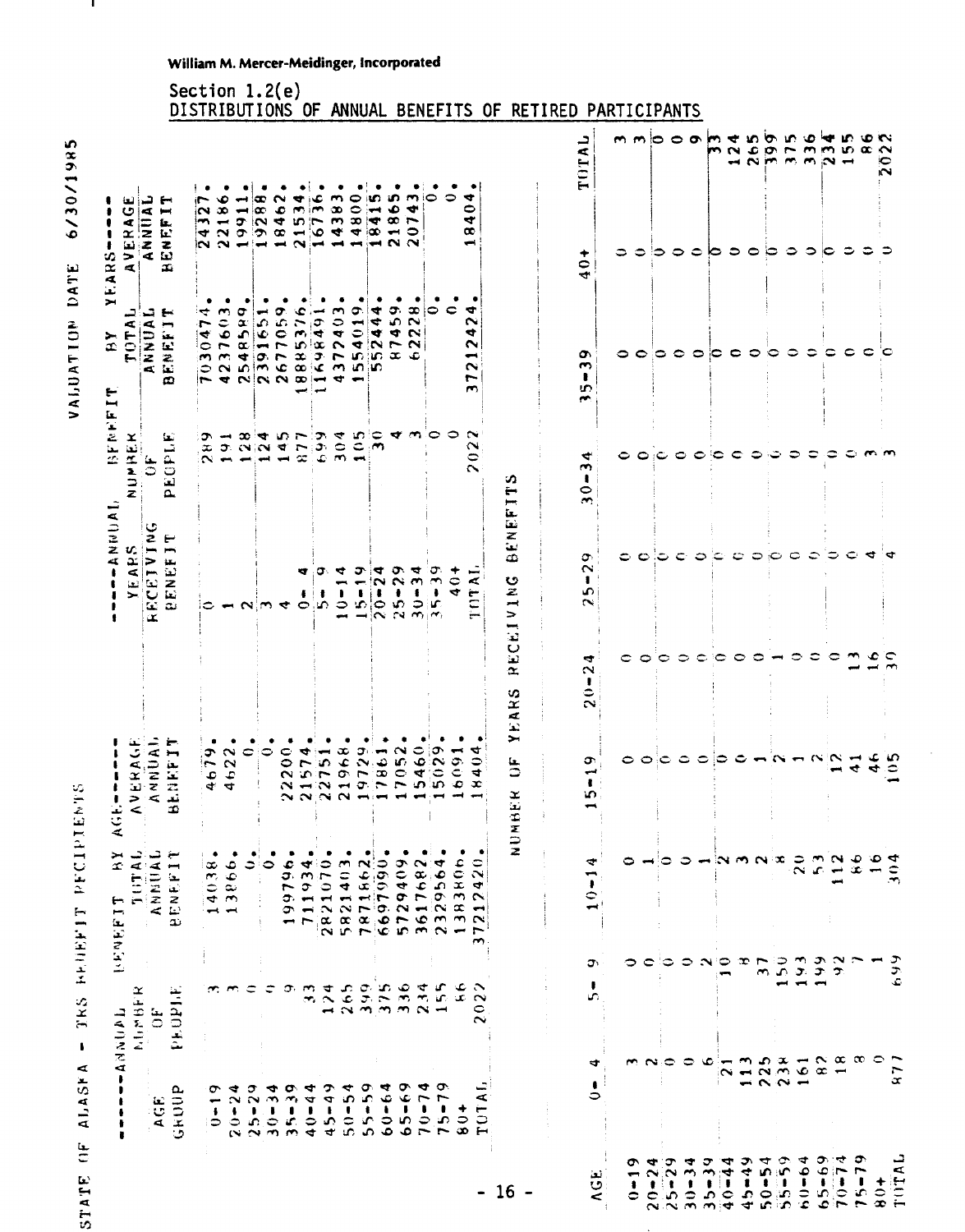Section 1.3 ACTUAR IAL BASIS

### Valuation of Liabilities

- A. Actuarial Method Projected Unit Credit. The unfunded accrued benefit liability is amortized over 25 years.
- B. Method For Accumulated Plan Benefit Values

The actuarial present value of accumulated plan benefits (the term used for Financial Accounting Standards Board purposes) and present value of accrued benefits are a measure of plan benefits which have been earned to date. These are not only a valuation of retirement benefits, but also of deferred vested, death benefits, and other ancillary benefits. Earnings and service for benefit purposes which are expected to be earned after the valuation date are excluded from these values.

The actuarial assumptions used to determine these values are identical to those used for the funding purposes.

In estimating accumulated benefits, final average compensation is based on compensation data in the possession of the actuary.

- C. Actuarial Basis
	- 1. Interest 8% per year, compounded annually, net of investment expenses.
	- 2. Salary Scale 8% per year for the first five years of employment and 7% per year thereafter.
	- 3. Health Inflation 8% per year.
	- 4. Mortality 1971 Group Annuity Mortality Table.
	- 5. Turnover Based upon the 1980-81 actual total turnover experience. (See Table 1).
	- 6. Disability Incidence rates in accordance with<br>Table 2. Post-disability mortality in accordance with rates published by the Pension Benefit Guaranty Corporation to reflect mortality of<br>those receiving disability benefits those receiving disability benefits<br>under Social Security.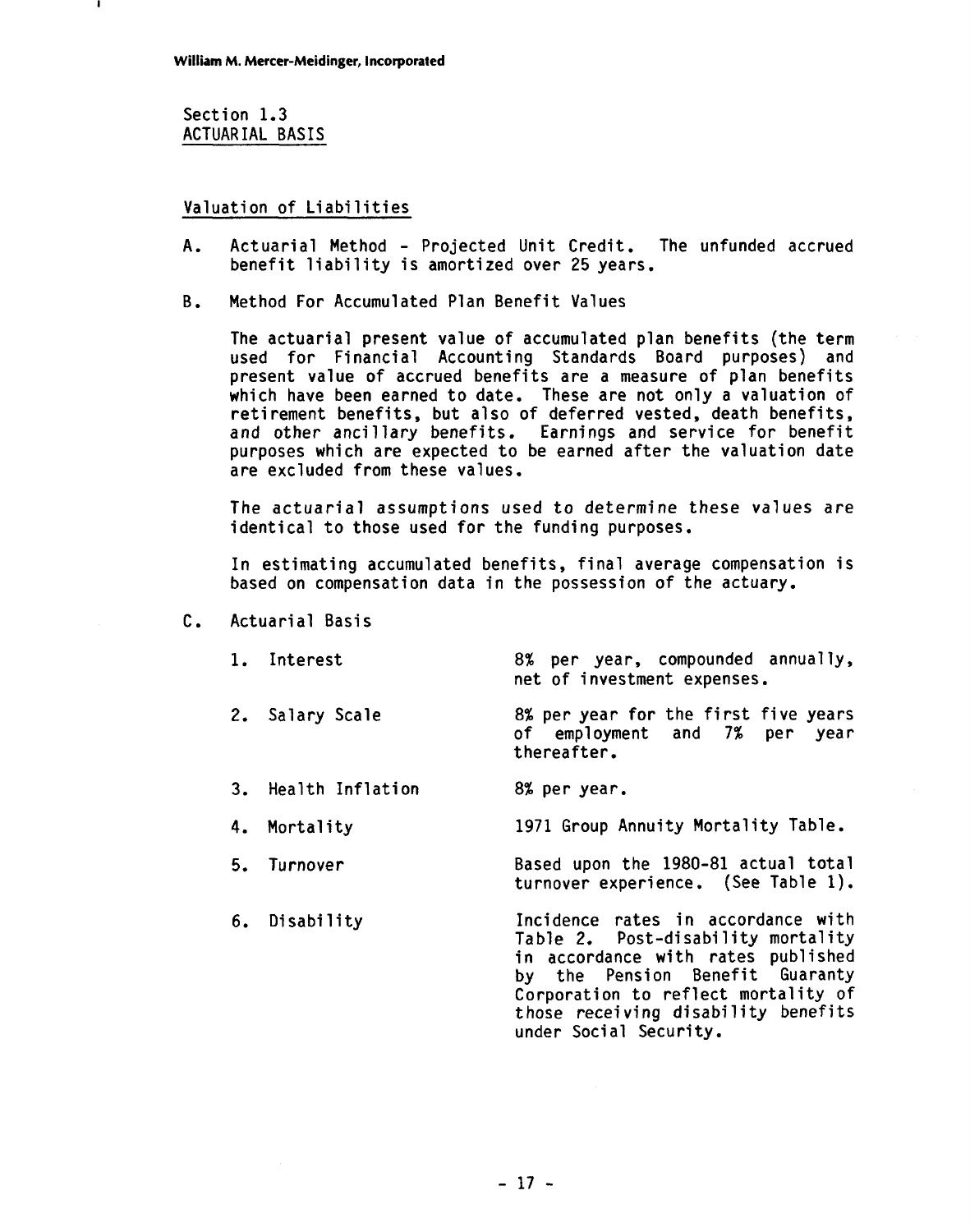#### **William M. Mercer-Meidinger, Incorporated**

| 7. Retirement Age       | The average of age 60 and the<br>earliest age for which unreduced<br>retirement benefits will<br>be<br>available.                                                                                                                                                            |
|-------------------------|------------------------------------------------------------------------------------------------------------------------------------------------------------------------------------------------------------------------------------------------------------------------------|
| 8. Spouse's Age         | Wives are assumed to be four years<br>younger than husbands.                                                                                                                                                                                                                 |
| 9. Contribution Refunds | 100% of those terminating after age<br>35 with eight or more years of<br>service will leave their<br>contributions in the System and<br>thereby retain their deferred vested<br>benefit. All others who terminate<br>are assumed to have<br>their<br>contributions refunded. |
| 10. C.0.L.A.            | 49% of those receiving retirement<br>benefits will be eligible for<br>C.0.L.A.                                                                                                                                                                                               |
| 11. Sick Leave          | 4.7 days of unused sick leave for<br>each year of service will<br>be<br>available to be credited once the<br>member is retired.                                                                                                                                              |

12. Expenses No loading for expenses.

### Valuation of Assets

Based upon the three-year average ratio between market and book values of the System's assets. Assets are accounted for on an accrual basis.

### Valuation of Medical Benefits

Medical benefits for retirees are provided by the payment of premiums from the trust fund. A pre-65 cost and lower post-65 cost (due to Medicare) were assumed such that the total rate for all retirees equals the present premium rate. These medical premiums are then increased with the health inflation assumption. The same method used for funding retirement benefits is also used to fund health benefits.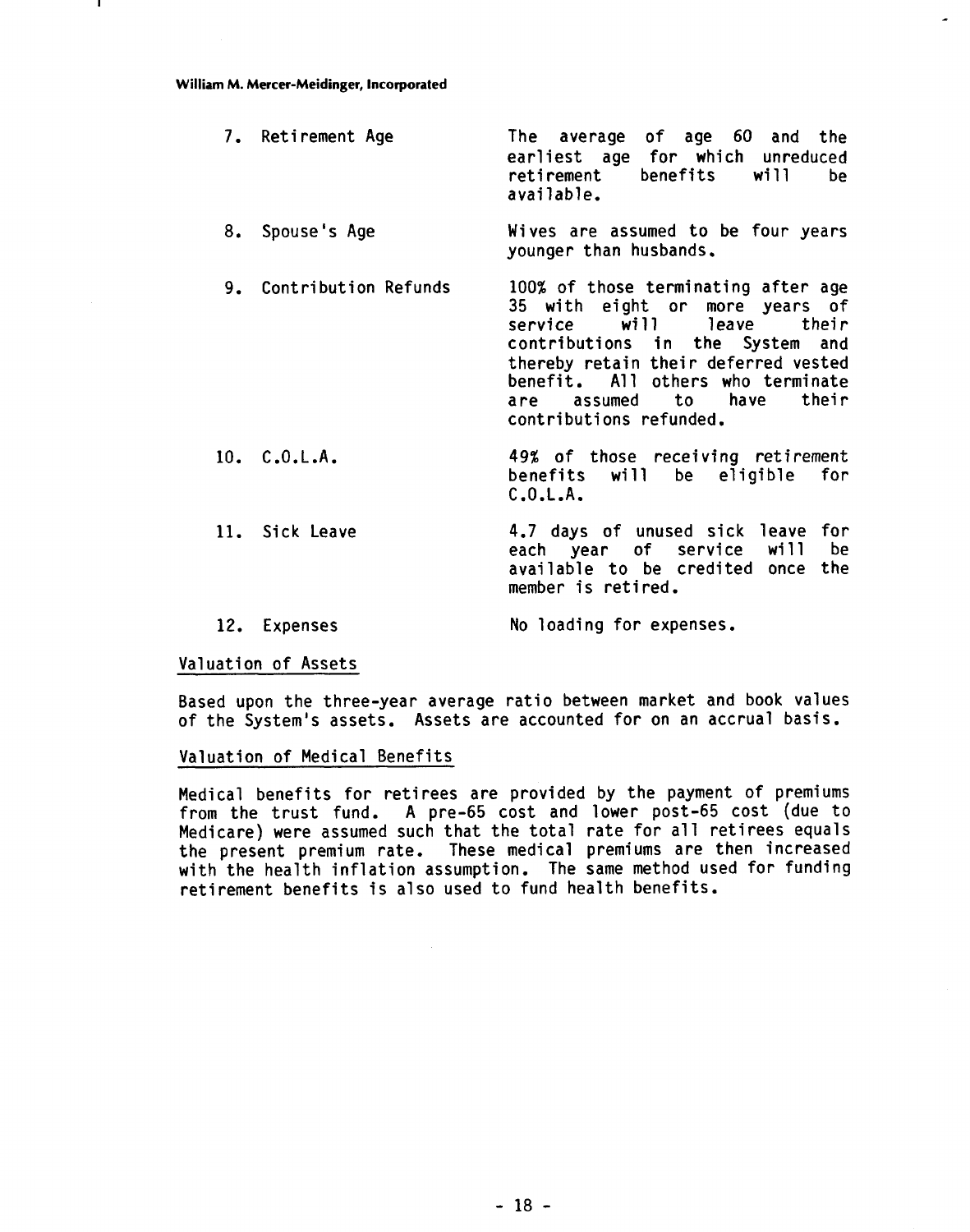### **TABLE 1 EMPLOYEE TURNOVER ASSUMPTIONS**

- 11

| Select Rates of Turnover<br>During the First 3 Years<br>of Employment |                              | After 3 Years of<br>Employment    |                                                    |
|-----------------------------------------------------------------------|------------------------------|-----------------------------------|----------------------------------------------------|
| Year of<br>Employment                                                 | Males                        | Attained<br>Age                   | Rate                                               |
| $\frac{1}{2}$                                                         | .12<br>.26<br>.32            | 20<br>21<br>22<br>23<br>24<br>25  | .1500<br>.1500<br>.1500<br>.1500<br>.1500<br>.1500 |
| Year of<br>Employment<br>$\begin{array}{c} 1 \\ 2 \\ 3 \end{array}$   | Females<br>.09<br>.11<br>.16 | 26<br>27<br>28<br>29<br>30        | .1500<br>.1500<br>.1500<br>.1500<br>.1400          |
|                                                                       |                              | 31<br>32<br>33<br>34<br>35        | .1300<br>.1200<br>.1100<br>.1000<br>.0900          |
|                                                                       |                              | 36<br>37<br>38<br>39<br>40        | .0800<br>.0800<br>.0700<br>.0700<br>.0650          |
|                                                                       |                              | 41<br>42<br>43<br>44<br>45        | .0650<br>.0650<br>.0600<br>.0600<br>.0600          |
|                                                                       |                              | 46<br>47<br>48<br>49<br>50        | .0600<br>.0550<br>.0550<br>.0550<br>.0500          |
|                                                                       | ,                            | 51<br>52<br>53<br>54<br>55 and Up | ,0500<br>.0500<br>.0500<br>.0500<br>,0000          |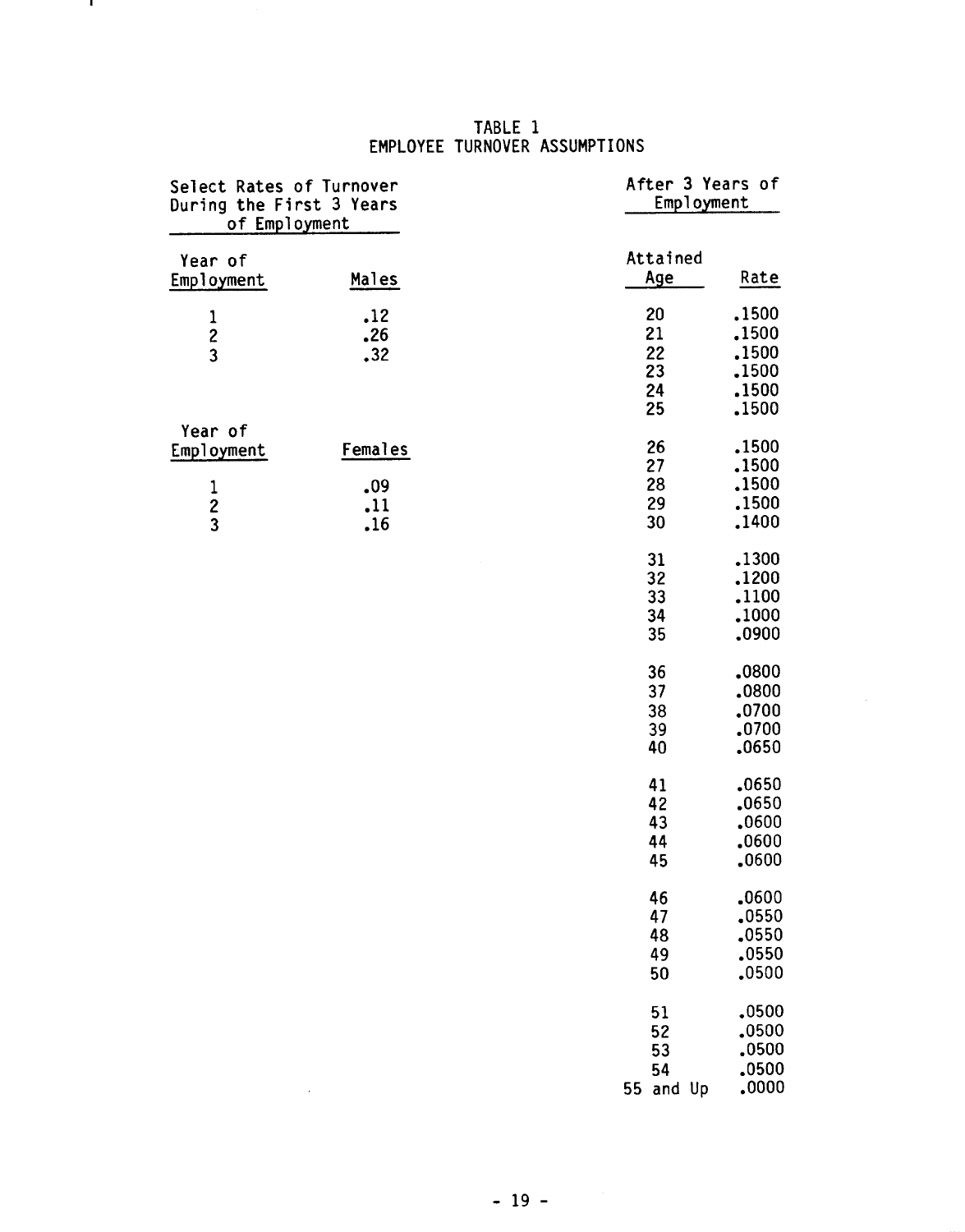# **TABLE** 2

 $\frac{1}{2}$ 

 $\mathbf{I}$ 

### **DISABILITY RATES ANNUAL RATES FOR 1,000 EMPLOYEES**

| <u>Age</u>                 | Rate                                 |
|----------------------------|--------------------------------------|
| 20                         | .70                                  |
| 21                         | .71                                  |
| 22                         | .72                                  |
| 23                         | .73                                  |
| 24                         | .74                                  |
| 25<br>26<br>27<br>28<br>29 | .75<br>.76<br>.78<br>.80<br>ł<br>.82 |
| 30                         | .84                                  |
| 31                         | .86                                  |
| 32                         | .88                                  |
| 33                         | .90                                  |
| 34                         | .93                                  |
| 35<br>36<br>37<br>38<br>39 | .96<br>.99<br>1.03<br>1.07<br>1,11   |
| 40                         | 1.15                                 |
| 41                         | 1.20                                 |
| 42                         | 1.27                                 |
| 43                         | 1.36                                 |
| 44                         | 1.48                                 |
| 45                         | 1.62                                 |
| 46                         | 1.76                                 |
| 47                         | 1.91                                 |
| 48                         | 2.07                                 |
| 49                         | 2.23                                 |
| 50                         | 2.40                                 |
| 51                         | 2.60                                 |
| 52                         | 2.86                                 |
| 53                         | $\overline{3.18}$                    |
| 54                         | 3.56                                 |
| 55                         | 4.00                                 |
| 56                         | 4.59                                 |
| 57                         | 5.34                                 |
| 58                         | 6.10                                 |
| 59                         | 7.20                                 |
| 60                         | 8.43                                 |
| 61                         | 9.75                                 |
| 62                         | 11.30                                |
| 63                         | 13.05                                |
| 64                         | 14.90                                |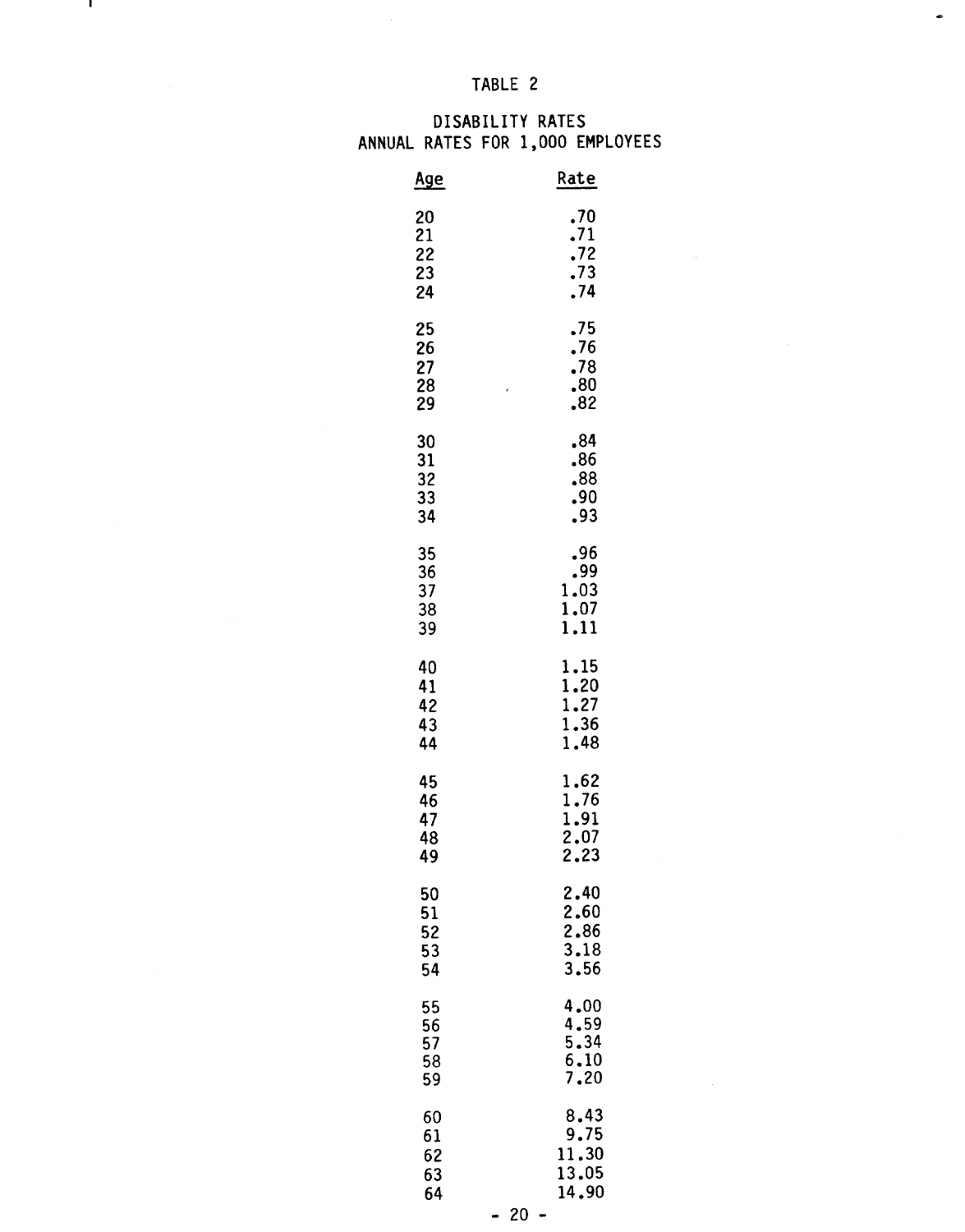### Section 2 VALUATION RESULTS

 $\mathbf{I}$ 

This section sets forth the results of the actuarial valuation.

Section 2.l(a) shows the distribution of the assets as of June 30, 1985.

Section 2.l(b) shows the transactions of the plan's fund during the FY85.

Section  $2.1(c)$  develops the valuation assets.

Section 2.2 shows the actuarial present values as of June 30, 1985.

Section 2.3 calculates the total contribution rate for FY88.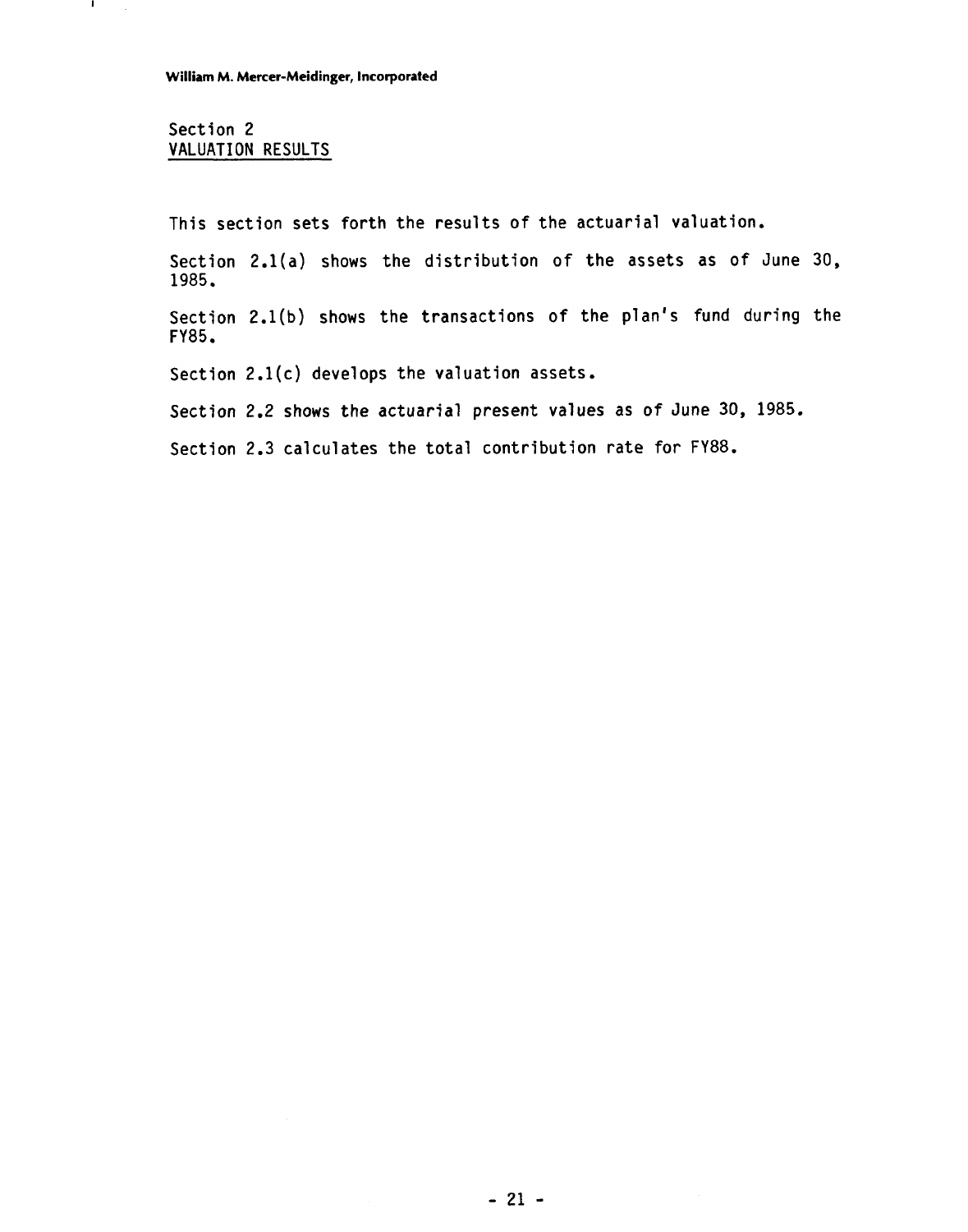# Section 2.l(a) ASSETS AS OF JUNE 30, 1985 (in thousands)

|                                      | Cost Value  | Market Value |
|--------------------------------------|-------------|--------------|
| Cash                                 | \$28,958    | \$28,958     |
| CD's and Other Short-<br>Term Issues | 8,000       | 8,000        |
| Investment Securities:               |             |              |
| U.S. Government                      | 334,754     | 342,802      |
| Other                                | 37,928      | 39,368       |
| Common Stock                         | 106,163     | 120,621      |
| Foreign Investments                  | 36,261      | 40,146       |
| Real Estate Equity Fund              | 56,689      | 61,574       |
| Loans & Mortgages                    | 201,797     | 201,797      |
| <b>Financial Futures</b>             | $\mathbf 1$ | $\mathbf{1}$ |
| <b>Miscellaneous</b>                 | 23,066      | 23,066       |
| <b>Total Assets</b>                  | \$833,617   | \$866,333    |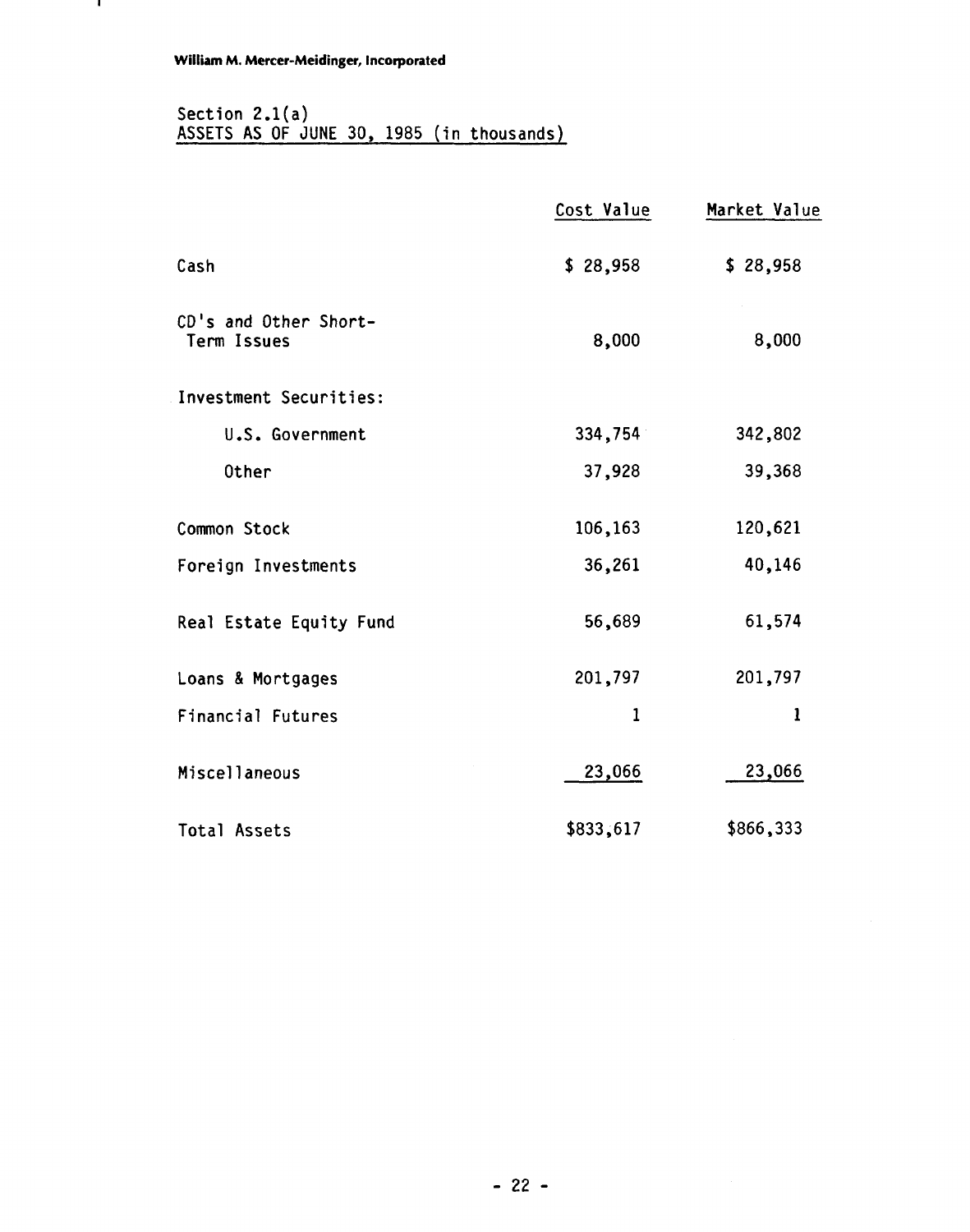# **William M. Mercer-Meidinger, Incorporated**

 $\bar{z}$ 

 $\mathbf{I}$ 

### Section 2.l(b) CHANGES IN NET ASSETS DURING FISCAL YEAR 1985 (in thousands)

| Net Assets, June 30, 1984                              |         | \$659,572 |
|--------------------------------------------------------|---------|-----------|
| Additions:                                             |         |           |
| Dividend Income                                        | \$4,851 |           |
| Employee Contributions                                 | 29,176  |           |
| Employer and State<br>Matching Contributions           | 68,826  |           |
| Interest Income                                        | 69,320  |           |
| Unrealized Gain (Loss)<br>on Investments               | 78,418  | 250,591   |
| Deductions:                                            |         |           |
| Medical Benefits                                       | \$4,393 |           |
| Retirement Benefits                                    | 33,360  |           |
| Refunds of Contributions                               | 3,126   |           |
| Administrative Expenses                                | 2,951   | 43,830    |
| Net Assets, June 30, 1985                              |         | \$866,333 |
| Approximate Investment Return<br>Rate During the Year: |         |           |
| Based on Market Values                                 |         | 21.44%    |
| <b>Based on Book Values</b>                            |         | 9.43%     |
| Based on Valuation Assets                              |         | 14.44%    |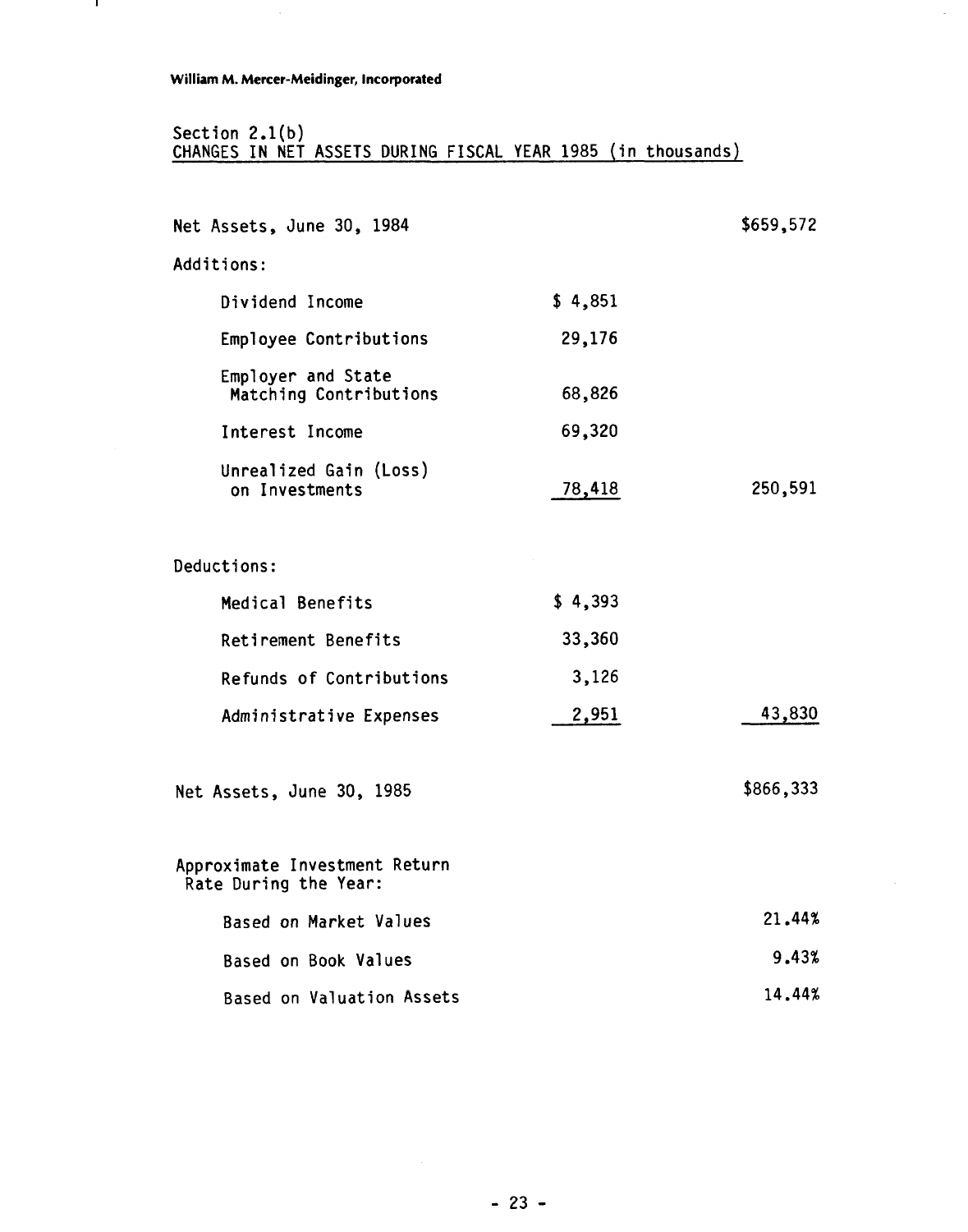# Section **2.l(c)**  DEVELOPMENT **OF** VALUATION ASSETS AS **OF** JUNE **30, 1985** (in thousands)

|     |                                                                                                                              | Market Value | Cost Value | Ratio (M/C) |
|-----|------------------------------------------------------------------------------------------------------------------------------|--------------|------------|-------------|
|     | $(1)$ June 30, 1985                                                                                                          | \$866,333    | \$833,617  | 1.0392      |
| (2) | June 30, 1984                                                                                                                | \$659,572    | \$705,273  | .9352       |
| (3) | June 30, 1983                                                                                                                | 591,382      | 588,915    | 1,0042      |
| (4) | Average Ratio                                                                                                                |              |            | .9929       |
| (5) | Cost Value at<br>June 30, 1985                                                                                               |              |            | \$833,617   |
| (6) | <b>Valuation Assets</b><br>at June 30, 1985<br>$(4) \times (5)$<br>but not outside<br>the range of book<br>and market values |              |            | \$833,617   |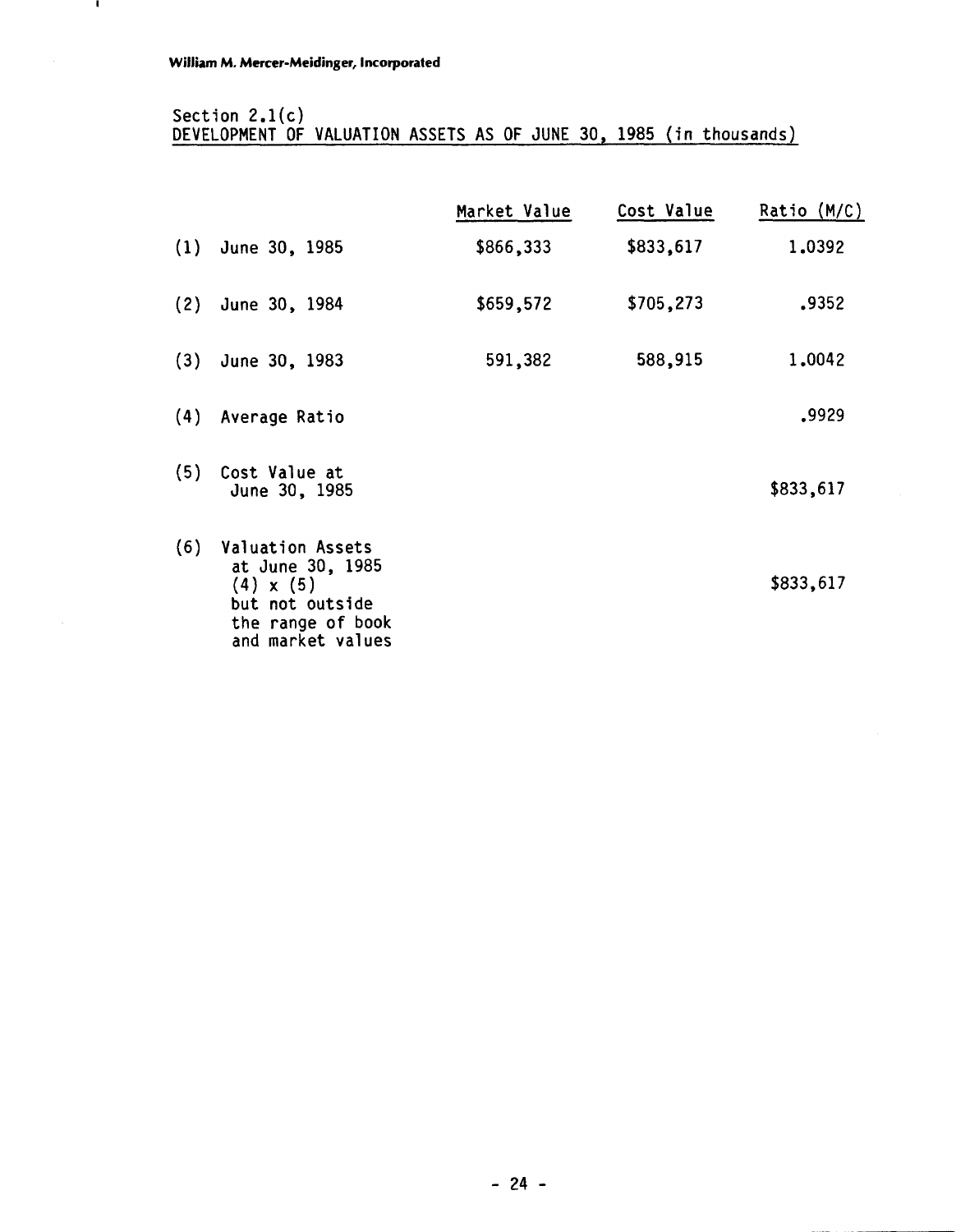$\mathbf{L}$ 

# Section 2.2 ACTUARIAL PRESENT VALUES AS OF JUNE 30, 1985 (in thousands)

|                          | Normal Cost | Present Value of<br>Accrued Benefits |
|--------------------------|-------------|--------------------------------------|
| Active Members           |             |                                      |
| Retirement Benefits      | \$31,981    | \$<br>370,641                        |
| Termination Benefits     | 13,311      | 141,254                              |
| Disability Benefits      | 1,342       | 11,972                               |
| Death Benefits           | 564         | 5,855                                |
| Return of Contributions  | 2,577       | 12,242                               |
| Health Benefits          | 17,759      | 104,733                              |
| Arrearage                | 0           | (23, 840)                            |
| Subtotal                 | \$67,534    | 622,857<br>\$                        |
| Inactive Members         |             |                                      |
| Not Vested               |             | \$<br>7,267                          |
| Vested Terminations      |             | 29,716                               |
| Retirees & Beneficiaries |             | 382,711                              |
| Subtotal                 |             | \$<br>419,694                        |
|                          |             |                                      |

# **Totals**

\$1,042,551